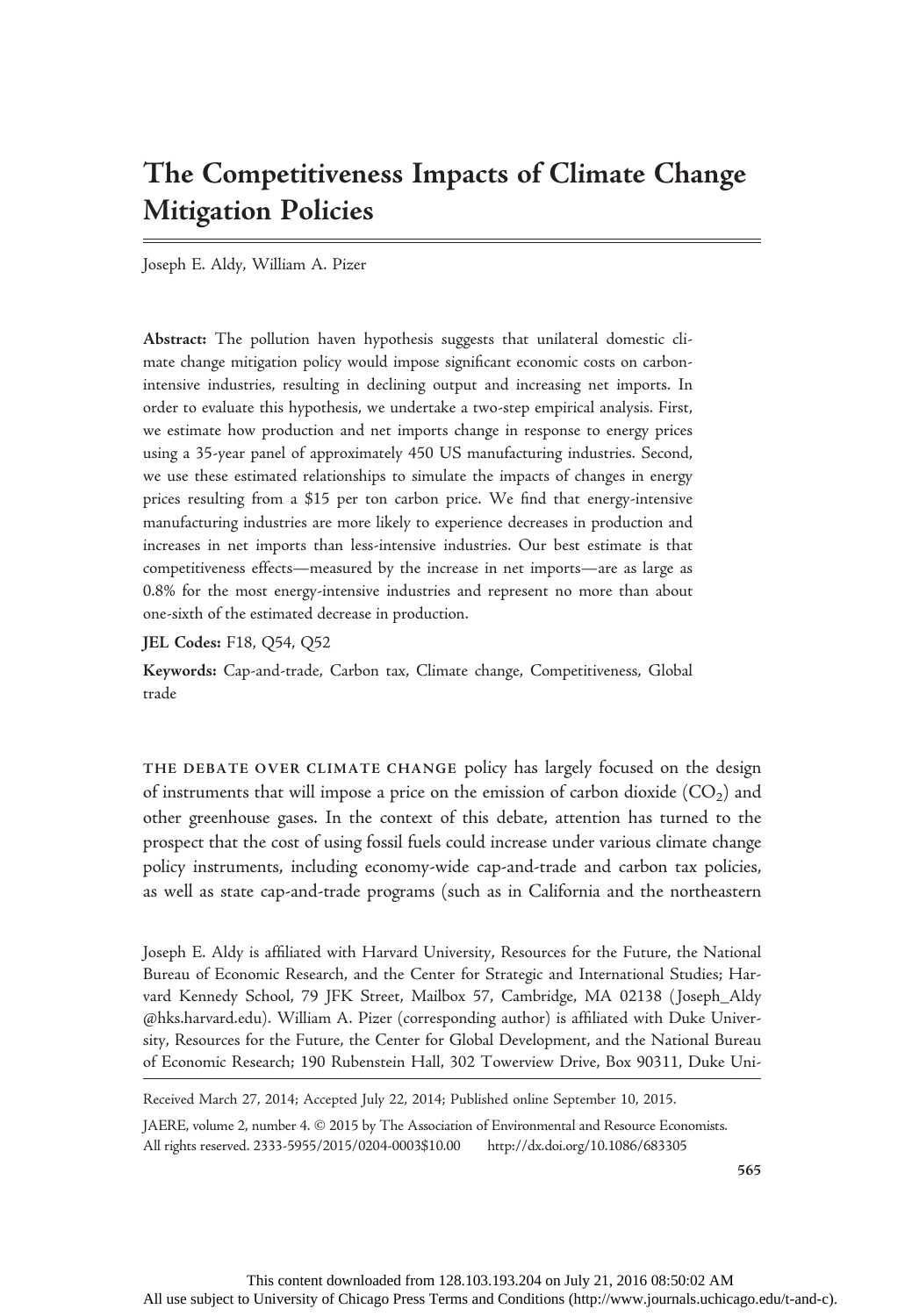states), state renewable and alternative energy mandates in the power sector, and greenhouse gas regulatory mandates under the Clean Air Act. The policy-induced higher energy prices could cause adverse competitiveness effects for energy-intensive firms in developed countries, such as in Western Europe and the United States, if they move forward with mitigation efforts while major developing countries postpone action.

The concerns about competitiveness are consistent with the pollution haven hypothesis that suggests that firms relocate economic activity from high regulatory cost to low regulatory cost countries. While sometimes framed as an "economy versus the environment" question with regard to conventional pollution (Morgenstern, Pizer, and Shih 2002), this effect is especially troubling in the context of climate change policy. The relocation of economic activity would increase  $CO<sub>2</sub>$  emissions in developing countries, thereby undermining the global environmental benefits of the developed country's emission mitigation policy. That is, it is an "economy and the environment" problem.

In this paper, we present evidence that energy price increases due to carbon pricing  $($15/tCO<sub>2</sub>)$  lead to declines in output of as much as 5% for the most energy-intensive manufacturing industries—one-sixth of which is due to competitiveness effects. To draw these conclusions, we begin by defining the competitiveness effect as the change in net imports due to the implementation of a domestic carbon-pricing policy. We employ an empirical strategy that examines the historical relationship between energy prices and production and net imports in the US manufacturing sector. Taking advantage of the fact that market-based  $CO<sub>2</sub>$  policy instruments such as cap and trade and emission taxes operate primarily by raising energy prices, as would a carbon performance standard under the Clean Air Act (US EPA 2014), we use this estimation to infer the competitiveness effect of USonly  $CO<sub>2</sub>$  regulation.

Our approach uses within-industry energy price variation over time to identify the competitiveness effect, variation that arises from both geographical differences in industry location (and energy prices) and differences in each industry's energy

versity, Durham, NC 27708 (billy.pizer@duke.edu). We benefited from the excellent research assistance provided by Evan Herrnstadt, Napat Jatusripitak, and Carlos Paez. We thank Wayne Gray for providing electricity expenditure and quantity data from the Annual Survey of Manufactures. This research was supported by the Pew Center on Global Climate Change and Resources for the Future. Elliot Diringer, Garth Heutel, Trevor Houser, Arik Levinson, Joanna Lewis, Steve Lin, Carol McAusland, David Popp, two referees, and seminar participants at the Mannheim Climate Policy Network meeting, the Pew Center on Global Climate Change Business Environmental Leadership Council meeting, Resources for the Future, Duke, UNC, and Harvard provided helpful comments on an earlier version of the paper. All errors and omissions remain our responsibility.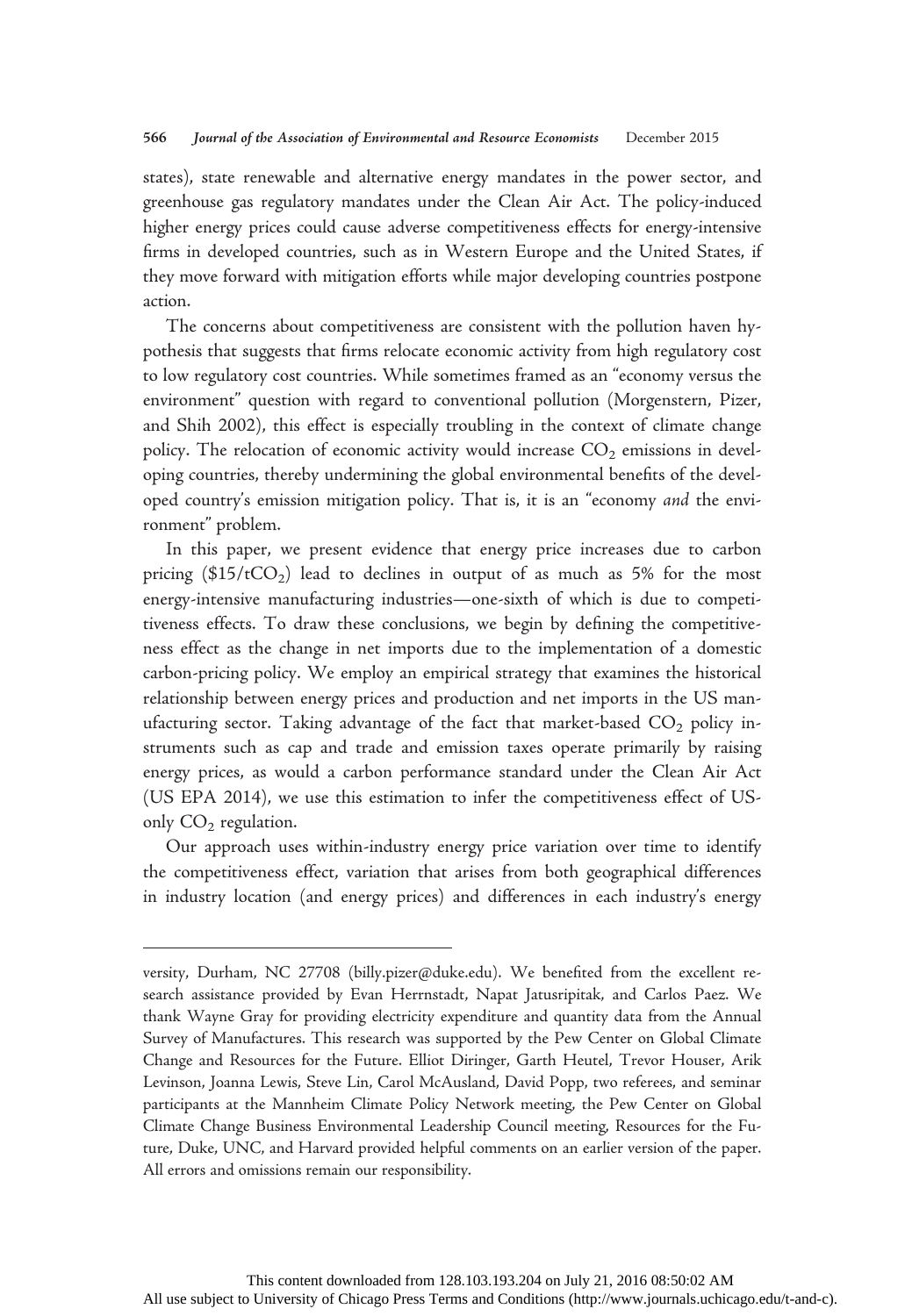mix. This is akin to estimating the various elasticities related to energy prices underlying the computable general equilibrium models that have yielded previous economy-wide competitiveness and emission leakage estimates. However, we generate results in a reduced-form regression framework of equilibrium outcomes at a much more disaggregated level (four-digit industry).<sup>1</sup> In particular, through interaction terms, we allow the estimated effects to vary with the energy intensity of production, allowing us to differentiate impacts among more or less energy-intensive industries. Our analysis employs manufacturing industry data over the 1974–2009 period and employs industry-specific energy prices as a proxy for market-based carbon-pricing regulation. Like much of the literature on estimating energy price elasticities, we estimate output and competitiveness effects in an empirical framework that focuses on short-run responses to a change in energy prices. In practice, a firm may respond to a carbon price—expecting it to be permanent—differently than to an idiosyncratic energy price shock. We note, however, that the volatility in allowance market prices, such as in the EU Emission Trading Scheme for carbon dioxide and other cap-andtrade programs (Aldy and Viscusi 2014), may undermine firms' abilities to predict and plan for carbon prices. In this case, a short-run response through our empirical approach may provide a plausible simulation of firm behavior under climate change regulation characterized by volatile carbon prices.

We use our estimated model to simulate the impacts of a US-only \$15 per ton  $CO<sub>2</sub>$  price, translated into the likely changes in energy prices. We focus on \$15 per ton  $CO<sub>2</sub>$  because the energy price changes are consistent with the observed variation in our historic energy price data; \$15 per ton is also in line with prices expected under various cap-and-trade and carbon tax legislative proposals in recent years. Moreover, the California cap-and-trade program has had allowance prices in this range in recent years (allowances traded for \$12 per ton on average in 2014) and the proposed electricity price impacts under the Environmental Protection Agency's proposed Clean Power Plan are consistent with this carbon price (Aldy and Pizer 2015).<sup>2</sup> We apply this price to an economy-wide carbon price simulation, consistent with an economy-wide tax or cap-and-trade program.

<sup>1.</sup> Emission leakage is typically a broader concept than the competitiveness measure we define and estimate in this paper. Emission leakage includes the relocation of emissions associated with a change in net imports, as we describe here, but can also include an increase in emissions in countries without carbon mitigation policy as a result of changes in world energy prices and/or changes in the terms of trade.

<sup>2.</sup> US EIA (2013) estimates that an economy-wide  $$15/tCO<sub>2</sub>$  price would increase allsector retail electricity prices by 0.6 ¢/kWh on average nationwide. US EPA (2014) estimates that the proposed Clean Power Plan would increase all-sector retail electricity prices by 0.4– 0.7 ¢/kWh across four scenarios.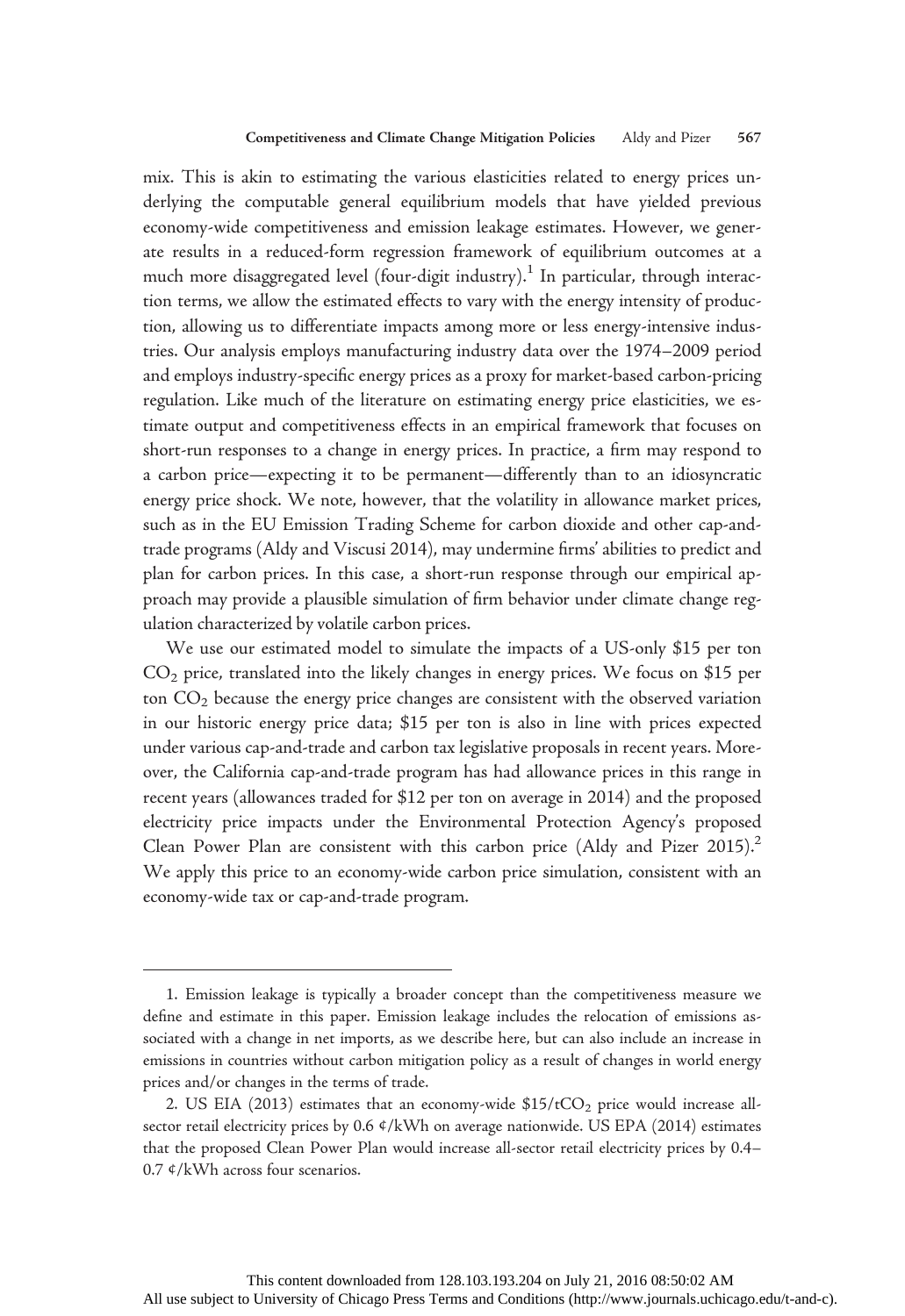### 568 Journal of the Association of Environmental and Resource Economists December 2015

We find that the higher energy prices associated with this carbon price would lead to a production decline of as much as 5% among key energy-intensive sectors (e.g., iron and steel, aluminum, cement, etc.). We also find, however, that this energy price increase would translate into a smaller-than-one-percent increase in net imports, reflecting either a lack of substitutability with foreign goods or a lack of additional global capacity over the horizon we examine (1–3 years via various lagged models). The approximately eight-tenths of a percent shift in energy-intensive production overseas is our estimated adverse competitiveness effect. Put another way, as a share of the total 5% effect on the most energy-intensive industries, the "competitiveness" component is only about one-sixth.

Quantitatively, the overall results suggest the competitiveness effects associated with a \$15 per ton  $CO_2$  price is consistently no more than 1% of production. To put this estimated impact in context, consider that the standard deviation of the annual growth rate in the value of shipments was 12.9% during our sample. Some energy-intensive industries, such as iron and steel and aluminum, experienced variation in growth in excess of the manufacturing sector average. For other energyintensive industries, including paper, cement, and bulk glass, the variation was in the 10%–12% range, on average.

Our work builds on a substantial literature that has examined the question of whether environmental regulations adversely affect the competitive position of American industry. Numerous theoretical analyses have suggested that environmental policy could create so-called "pollution havens" in developing countries: "The conventional wisdom is that environmental regulations impose significant costs, slow productivity growth, and thereby hinder the ability of US firms to compete in international markets. This loss of competitiveness is believed to be reflected in declining exports, increasing imports, and a long-term movement of manufacturing capacity from the United States to other countries, particularly in 'pollution-intensive' industries" ( Jaffe et al. 1995, 133).

Empirically evaluating this conventional wisdom has proven challenging ( Jaffe et al. 1995; Levinson and Taylor 2008). A variety of factors may mitigate or dominate the effect of environmental regulatory costs in determining manufacturing location decisions. First, the availability of relevant factors of production, such as appropriately skilled labor, natural resources, and capital, can play a more significant role than pollution control costs (Antweiler, Copeland, and Taylor 2001). Second, transportation costs may discourage relocation to countries far from the major markets for manufactured goods (Ederington, Levinson, and Minier 2005). Third, firms with a significant share of their investments in large, fixed physical structures also appear to move activity less in response to environmental regulations (Ederington et al. 2005). Fourth, proximity to firms that produce inputs or purchase outputs—for example, agglomeration economies—also discourages relocation ( Jeppesen, List, and Folmer 2002).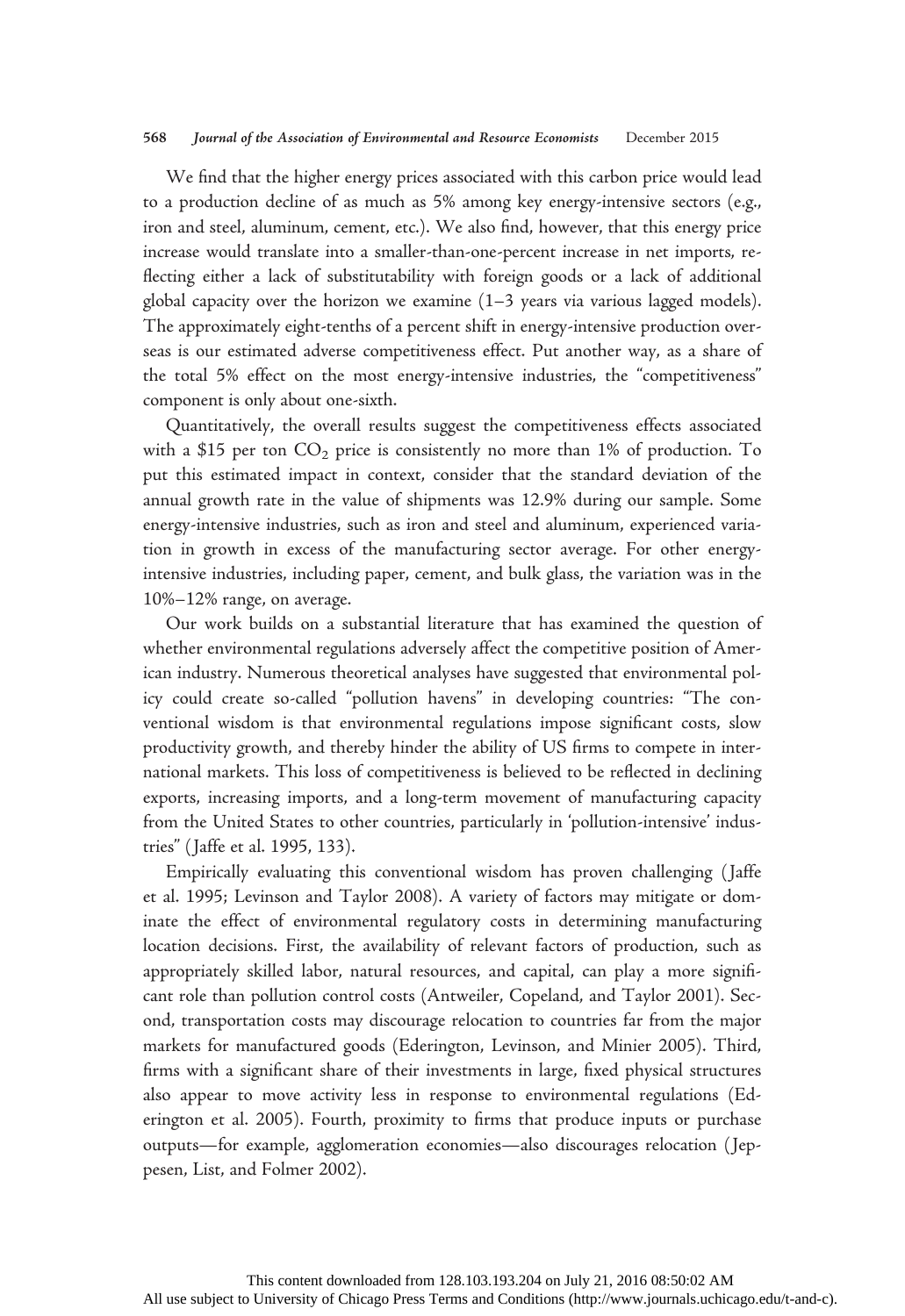Since the most pollution-intensive industries tend to be relatively immobile by these measures of "footlooseness," the empirical literature typically finds quite limited impacts of environmental regulations on international competitiveness. Levinson and Taylor (2008) show that US pollution abatement costs in the 1970s and 1980s increased net imports in the manufacturing sector from Mexico and Canada. The estimated increase in net imports roughly equaled about 10% of the total increase in bilateral trade for both Mexico and Canada, suggesting that other factors played much more substantial roles in the evolution of trade among the North American trading partners. An extensive literature on the competitiveness effects of variation in environmental policies across the US states has shown more significant impacts on domestic firm relocation resulting from variation in the stringency of environmental regulations (Henderson 1996; Greenstone 2002). Kahn and Mansur (2013) find even larger effects looking at adjacent counties. The larger domestic competitiveness effects may reflect the fact that labor costs and availability of capital do not vary much across the US states and counties, and transportation costs are less important, relative to the international context.

This empirical literature has focused on retrospective analyses of US environmental regulations. The absence of a domestic  $CO<sub>2</sub>$  regulatory or taxation regime precludes us from taking exactly the same approach. The popular alternative has been to use applied computable general equilibrium models to simulate potential competitiveness impacts of pricing carbon (IPCC 2001). These CGE models have been useful in quantifying aggregate leakage rates as well as important interaction effects across markets that only a general equilibrium model can capture. A limitation of these models is their focus on aggregate effects that obscures effects on individual industries. While informative, this approach provides little to no differentiation among industries with different energy intensities and elasticities with respect to energy prices. Indeed, it is typical to make a common set of assumptions that yield a common response across the entire manufacturing industry to a carbon-pricing policy. As our analysis shows, this approach can underestimate the impacts on the more energyintensive manufacturing industries. In this way, our work is a natural complement to this literature.

The next section presents our empirical methods and data. Section 2 presents the results of our empirical analyses of the relationships between energy prices and net imports and production. Section 3 illustrates the results of our simulation of a near-term unilateral US  $CO<sub>2</sub>$  mitigation policy on the US manufacturing sector. The final section concludes with comments on future research and implications for policy design.

### 1. METHODS AND DATA FOR EMPIRICAL ANALYSIS

The pollution haven hypothesis suggests that a climate change policy would impose significant economic costs on carbon-intensive industries, resulting in declining out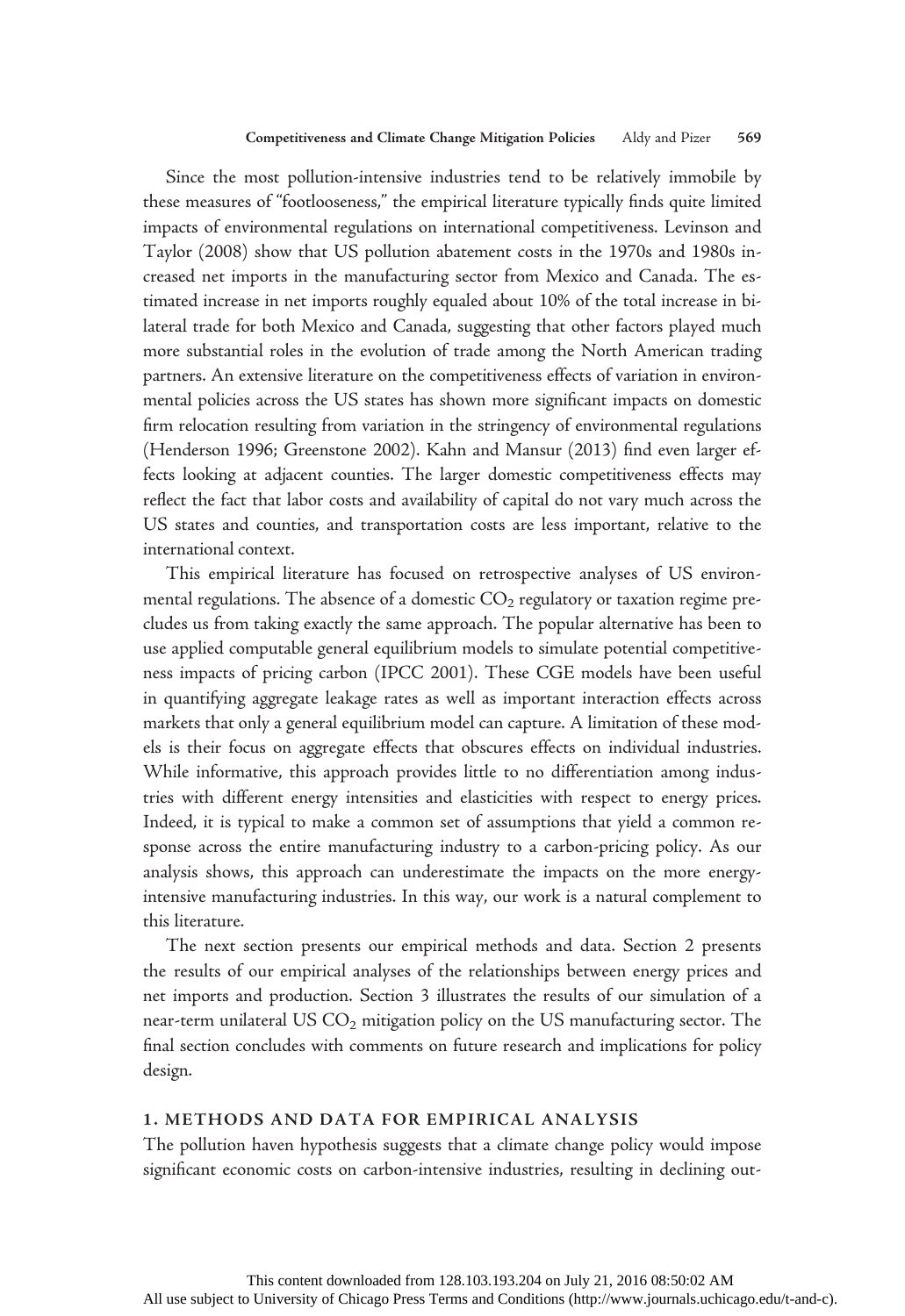put and increasing net imports. In order to evaluate this hypothesis, we undertake a two-step empirical analysis. First, we use historic energy prices as a proxy for climate change mitigation policy. We estimate how production and net imports change in response to energy prices in the US manufacturing sector. Second, we take these estimated relationships to simulate the impacts of changes in energy prices resulting from a climate change mitigation policy that effectively prices  $CO<sub>2</sub>$  emissions.

In evaluating the pollution haven hypothesis, we take two issues into consideration. The costs of climate policy are anticipated to be greater for carbon-intensive industries. With more than 80% of US greenhouse gas emissions occurring as a result of fossil fuel combustion, carbon intensity and energy intensity are effectively the same in the context of domestic mitigation policy. Thus, we test for how energy prices affect production and net imports as a function of industries' energy intensity. Moreover, we explicitly discern impacts on production from impacts on net imports. The change in net imports reflects the adverse competitiveness impacts of a domestic mitigation policy. The change in production could reflect these competitiveness effects—and a one-for-one substitution of net imports for domestic production would suggest that the entire change in production was driven by competitiveness pressures. It is possible, however, that domestic production could decline more than the change in net imports, representing a decline in domestic consumption. For example, customers of energy-intensive manufactured goods could exploit opportunities for economizing on their consumption, such as an auto manufacturer using less steel in response to climate policy induced increases in steel prices. At the same time, frictions in trade and differences between domestic and imported goods may preclude one-forone substitution by net imports.

As a result, our empirical strategy tests two hypotheses. First, do idiosyncratic energy price changes cause manufacturing production to decline? Second, do idiosyncratic energy price changes cause manufacturing net imports to increase? In investigating these hypotheses empirically, we will allow for energy price impacts to vary with industry energy intensity. We will also assess the ratio of these two effects, the fraction of changes in production resulting from changes in net imports, that is, from competitiveness effects. Understanding these two impacts will provide a better understanding of the likely economic mechanisms driving changes in US manufacturing under a climate change mitigation policy. Discerning international competitiveness effects from reduced domestic consumption effects would also inform very different policy responses, as discussed in our final section.

To estimate production and competitiveness effects, we use a sample of nearly 450 US industries at the four-digit industry (SIC 1987) level of disaggregation over the 1974–2009 period, with a primary sample over 1979–2005 given data limitations. The general reduced-form regression specification takes this form:

$$
Y_{it} = \alpha_i + \theta_t + f(\gamma, e_{i,t-1}) + f(\beta, e_{i,t-1}) \ln P_{i,t}^{energy} + \delta' X_{i,t} + \epsilon_{i,t},
$$
 (1)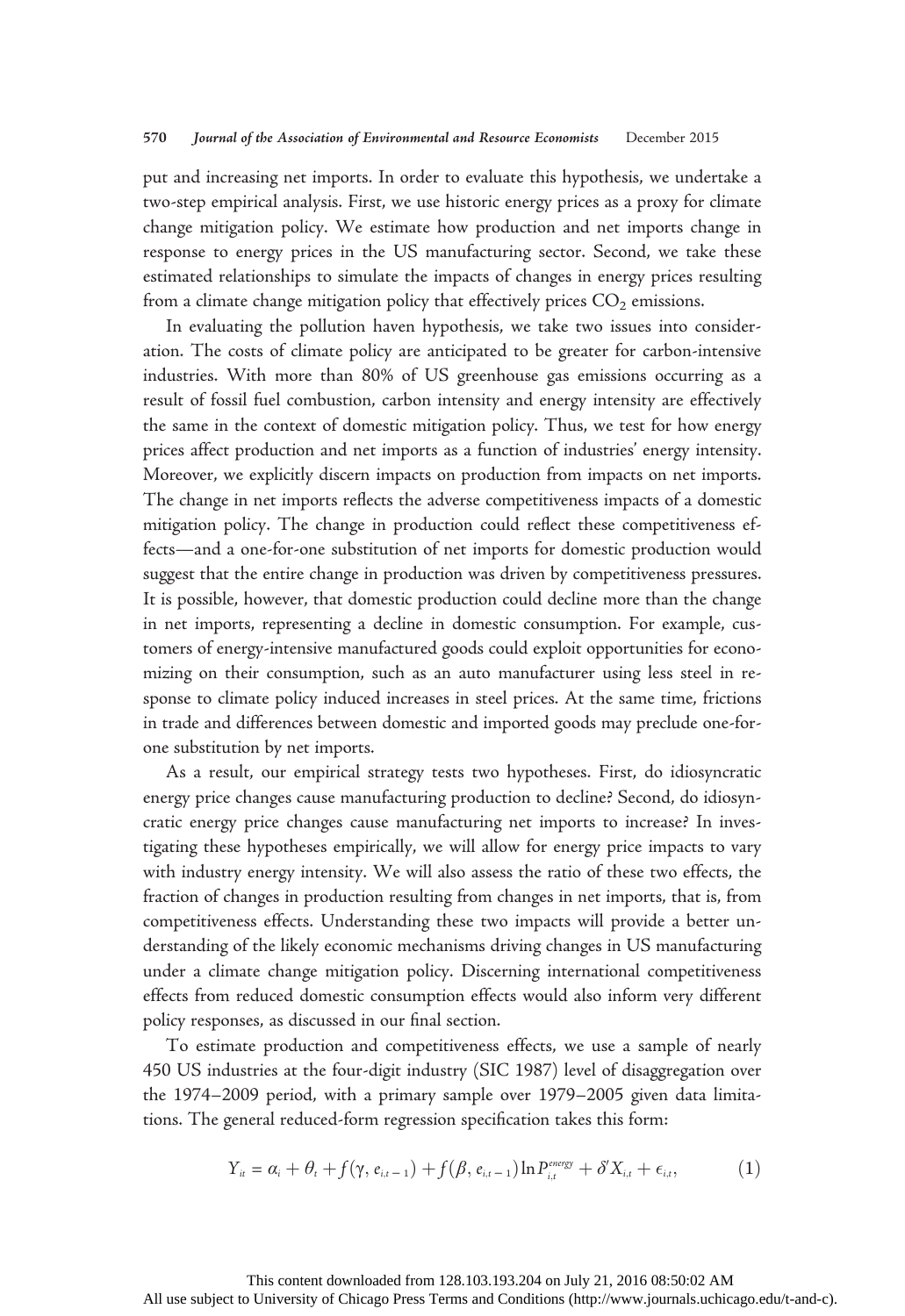where  $Y_{it}$  represents the outcome measure—either the natural logarithm of production or the ratio of net imports to lagged production—for four-digit industry i and year t; the  $\alpha$ 's and  $\theta$ 's are fixed effects for industries and years, respectively; the function  $f(.)$  defines the responsiveness of the outcome to energy prices as a flexible function of lagged energy intensity  $e_{i,t-1}$  and parameters  $\gamma$  and  $\beta$ ;  $\ln P_{i,t}^{energy}$  represents the level of US carbon regulation—which we proxy with the natural logarithm of domestic industry-specific energy prices; and  $X_{it}$  is a vector of additional determinants of the industry outcome measures. In our preferred model specifications reported below, we estimate (1) as the following:

$$
Y_{it} = \alpha_i + \theta_{g(i),t} + \gamma_{\text{ln}e} \ln e_{i,t-1} + (\beta_{\text{ln}P} + \beta_{\text{ln}P \times \text{ln}e} \ln e_{i,t-1}) \ln P_{i,t}^{\text{energy}} + \delta_{\text{oil}} \ln P_{t}^{\text{oil}} \ln e_{i,t-1} + \delta_{\text{tar}} TAR_{i,t} + \delta_{\text{ps}} PCS_{i,t} + \delta_{\text{bs}} HCS_{i,t} + \epsilon_{i,t},
$$
(1')

where  $X_{it}$  includes the interaction of the world oil price and lagged energy intensity, average industry tariffs (TAR) and factor intensity variables (to estimate the returns to physical capital, PCS, and human capital, HCS). The fixed effects  $\theta_{\sigma(i),t}$  represent year by two-digit industry group fixed effects (the grouping function  $g(i)$  maps each of the 448 four-digit industries into 20 two-digit aggregates).<sup>3</sup> Including the interaction of the world oil price and lagged energy intensity permits us to control for energy price impacts in foreign trade partners that might vary based on energy intensity (versus nonvarying effects picked up by  $\theta_{g(i),t}$ ). In effect, our models attempt to estimate the impact of domestic industry energy prices on industry outcomes conditional on the energy prices faced by foreign manufacturers. Note that the energy intensity function is included alone, as well as interacted with energy prices. The use of lagged energy intensity is designed to limit potential endogeneity, described below. In estimating (1′), we weight each observation by the 1974–2009 average value of shipments for that industry. This solves the empirical problem that industries with very small shipment values can have explosive net import values, an issue we test in our robustness checks. Summary statistics for our data are presented in table 1.We now describe our model specification and variable construction in more detail.

### Domestic Production

Our outcome variables are constructed from the NBER-CES manufacturing database (Bartlesman, Becker, and Gray 2000) and from Schott (2008, 2010). We use the value of shipments by industry from the NBER-CES Manufacturing Industry Database (SIC-87 version) as our measure of domestic production. This provides value of shipments data for 459 industries over the 1958–2009 period in millions of

<sup>3.</sup> We appreciate a referee's suggestion that we should account for aggregated industryspecific trends in our empirical model.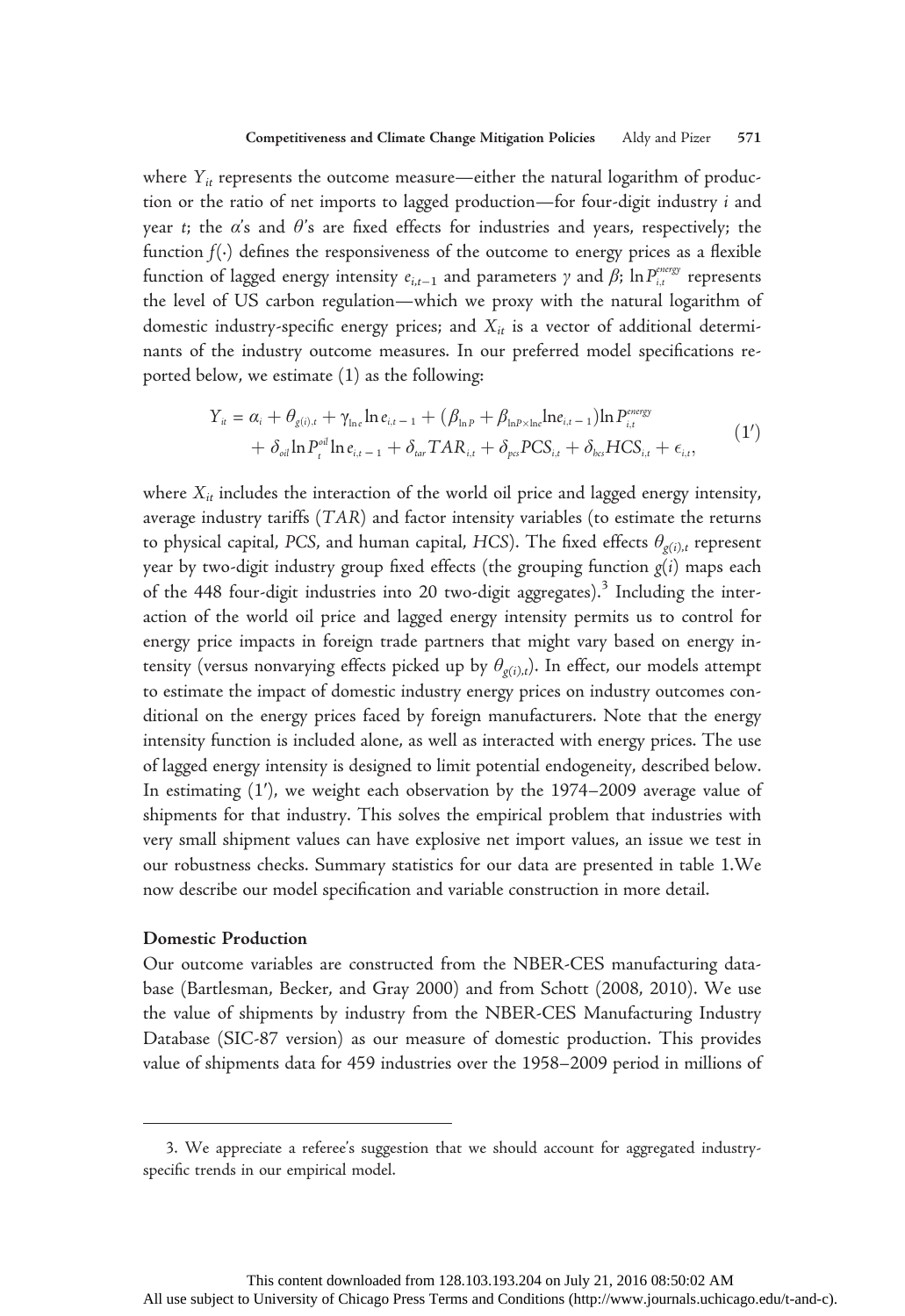|                                                        |        |           | GS       | SD (Two-Digit<br>SIC-by-Year]<br>and Industry |             |         |              |            | Observations<br>Average |
|--------------------------------------------------------|--------|-----------|----------|-----------------------------------------------|-------------|---------|--------------|------------|-------------------------|
|                                                        | Mean   | <b>GS</b> | (within) | Fixed Effects)                                | Minimum     | Maximum | Observations | Industries | per Industry            |
| Value of shipments<br>$(\$2009~\mathrm{billion})$      | 9.665  | 22.389    | 8.121    | 7.322                                         | .024        | 738.370 | 16,415       | 459        | 35.76                   |
| (logged)                                               | 1.476  | 1.228     | 359      | .290                                          | $-3.722$    | 6.604   | 16,415       | 459        | 35.76                   |
| Net imports (share of<br>lagged value of<br>shipments) |        |           |          |                                               |             |         |              |            |                         |
|                                                        |        |           |          |                                               |             |         |              |            |                         |
|                                                        | .183   | 1.109     | 816      | .706                                          | $-1.731$    | 40.374  | 13,034       | 448        | 29.09                   |
| Total energy price<br>(2009\$/MMBTU)                   |        |           |          |                                               |             |         |              |            |                         |
|                                                        | 10.717 | 4.305     | 2.877    | 1.655                                         | .795        | 181.804 | 16,135       | 459        | 35.15                   |
| (logged)                                               | 2.286  | 440       | 276      | .081                                          | $-.229$     | 5.203   | 16,135       | 459        | 35.15                   |
| Electricity price                                      |        |           |          |                                               |             |         |              |            |                         |
| $(2009\$ /MMBTU)                                       | 23.575 | 6.818     | 5.918    | 4.358                                         | 1.702       | 362.365 | 16,183       | 459        | 35.26                   |
| (logged)                                               | 3.131  | 241       | 189      | .098                                          | 532         | 5.893   |              |            |                         |
|                                                        |        |           |          |                                               |             |         |              |            |                         |
| Lagged energy intensity $(% )$ of value of shipments)  | 2.314  | 3.161     | 923      | .778                                          | 108         | 34.139  | 15,964       | 459        | 34.78                   |
| (logged)                                               | ,425   | .811      | 257      | .204                                          | $-2.227$    | 3.530   | 15,964       | 459        | 34.78                   |
| Tariff (average rate, %)                               | 1.565  | 3.310     | 2.722    | 1.715                                         | <b>000.</b> | 100.080 | 13,388       | 448        | 29.88                   |
| Physical capital                                       | 615    | .121      | .067     | .051                                          | $-1.117$    | 976     | 16,415       | 459        | 35.76                   |
| Human capital                                          | 120    | .050      | 031      | .023                                          | $-.240$     | .635    | 13,485       | 459        | 29.38                   |

the data source and concordance. Human capital data are only available from 1979 to 2009.

the data source and concordance. Human capital data are only available from 1979 to 2009.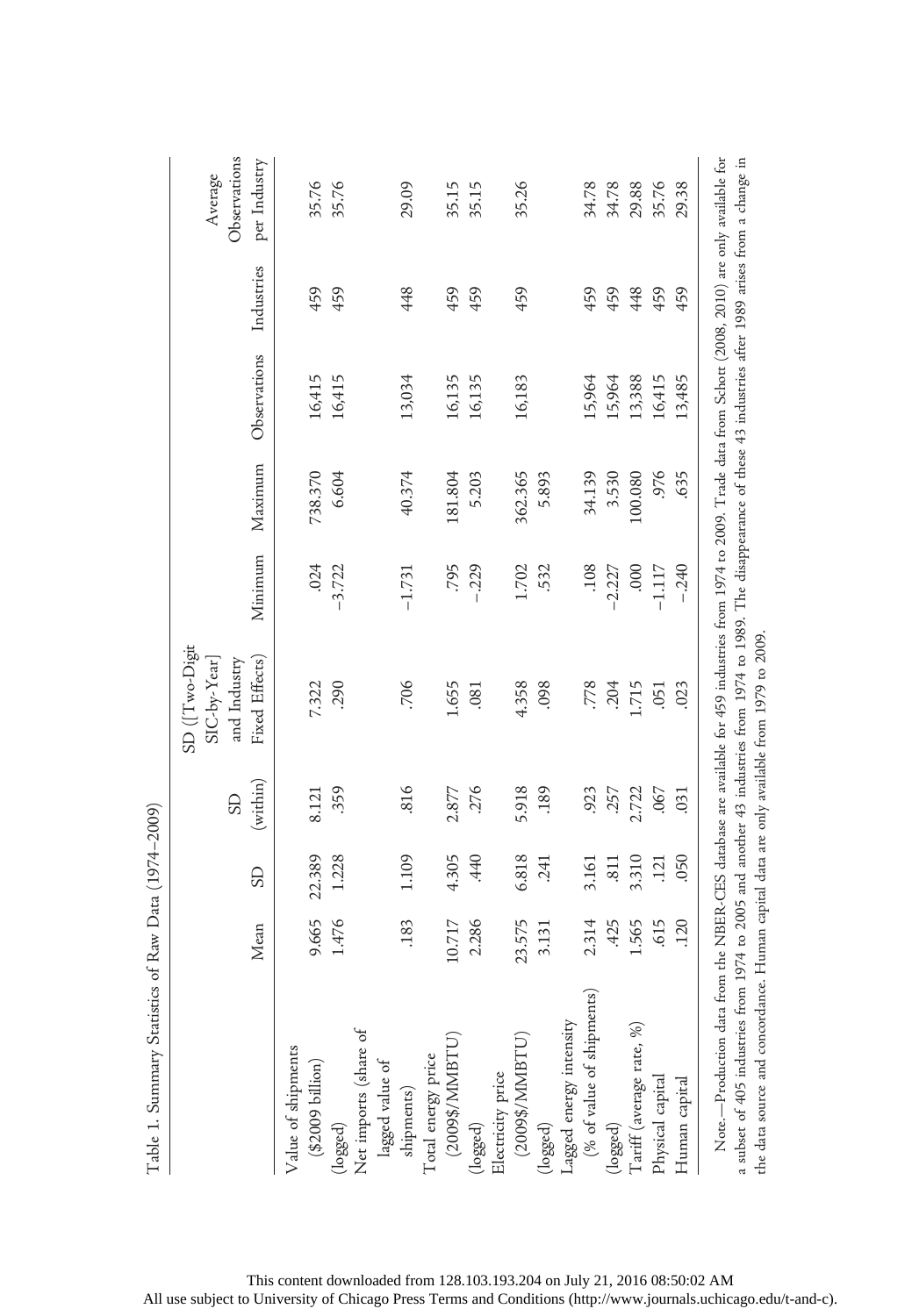dollars. Given the significant variation in size of US manufacturing industries, we estimate all production models with the natural logarithm of value of shipments.<sup>4</sup>

### Net Imports

For net imports, we use Peter Schott's public database (2008, 2010) on SIC-87 level trade data. This provides gross imports and gross exports data for 405 industries over the 1972–2005 period and 446 industries over the 1972–1989 period measured in millions of dollars. We constructed net imports as the difference between the gross imports and gross exports variables and then scaled this value by the lagged value of shipments measure (we examine these variables separately in our robustness checks). Scaling by production addresses the significant variation in size of US manufacturing industries and is the norm in this literature (e.g., Ederington et al. 2005). We use lagged, rather than current, value of shipments because of the endogeneity of domestic production and net imports.

### Energy Prices

We use energy prices as a proxy for regulation under a hypothetical carbon-pricing regime because both cap-and-trade programs, including the EPA Clean Power Plan, and carbon taxes affect behavior by raising energy prices. While historic price changes were not caused by carbon pricing, we hypothesize that future carbon pricing would have a similar effect. We construct an energy price index,  $P_{i\nu}$  that varies by four-digit industry and year:

$$
P_{it} = (P_{it}^{Elec}) \left( \frac{Q_{j(i)t}^{Elec}}{\sum_{j'}^{F} Q_{j(i)t}^{f'}} \right) + \sum_{j \neq Elec}^{F} \left\{ \underbrace{\left[ \sum_{s}^{S} (P_{st}^{f}) \left( \frac{GSP_{j(i)t-1}}{\sum_{s'}^{S} GSP_{sf(i)t-1}} \right) \right]}_{P_{j(i)t}^{f}} \left( \frac{Q_{j(i)t}^{f}}{\sum_{j'}^{F} Q_{j(i)t}^{f'}} \right) \right\}, (2)
$$

where  $j(i)$  denotes the two-digit SIC-87 industry corresponding to four-digit industry i, s denotes state, f∈F denotes fuel, which includes coal, distillate oil, natural gas, residual oil, coke, liquefied petroleum gas, and electricity, and (as before) t is year. At the top level, to aggregate prices across the set of fuels, F, we estimate two-digitindustry-by-year fuel shares,  $Q_{j\iota}^f/\Sigma_{f'}^FQ_{j\iota}^{f'}$ . The US Energy Information Administration Manufacturing Energy Consumption Survey provides annual fuel consumption by two-digit SIC-87 manufacturing industry and fuel,  $Q^f_{j\prime}$ , for 1974–90 and 1991, 1994, 1998, 2002, 2006, and 2010. We construct fuel shares as the ratio of consumption

<sup>4.</sup> All measures of output, net imports, and prices have been deflated to constant 2009 dollars.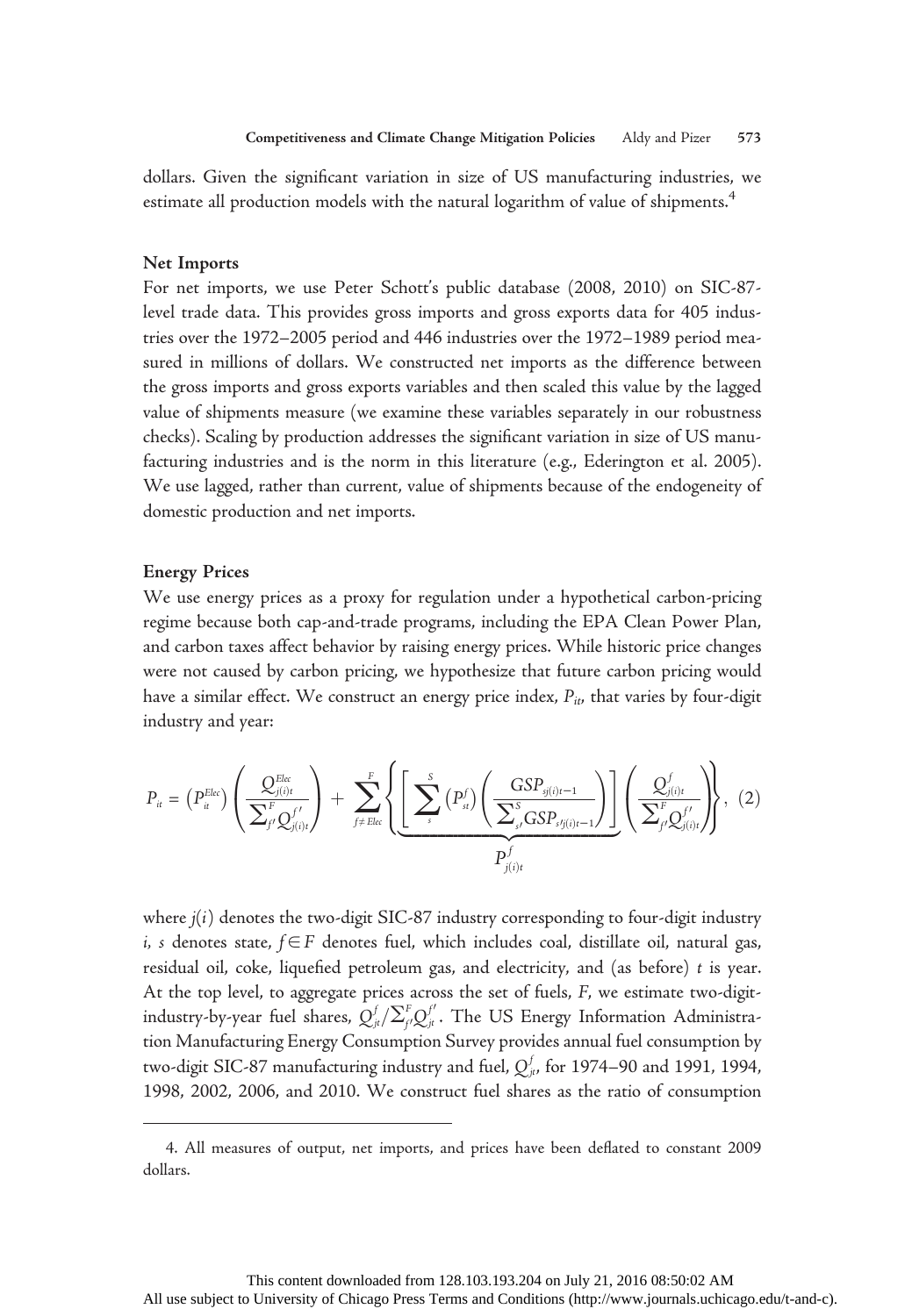(in MMBTU) for a specific fuel to all energy consumption (in MMBTU) by that twodigit industry in that year. We use linear interpolation to construct fuel shares in nonsurvey years of the MECS post-1991.

To construct a four-digit industry electricity price,  $P_{it}^{\text{Elec}}$ , we use the Annual Survey of Manufactures SIC-87 classified electricity expenditures and quantity of electricity consumed by four-digit industry for 1974–2001. Wayne Gray provided the same data from the Annual Survey of Manufactures for 1978 and 1997–2009. We construct the electricity price as the ratio of expenditure to quantity. We convert electricity prices to dollars per million BTU to permit comparability with the fuel price data described below. Refer to the data appendix for further details.

For all other fuels, we construct a two-digit-industry-by year fuel price  $P_{jt}^f$ . We use state-by-year industrial energy prices by fuel,  $P_{st}^{f}$ , for 1970–2009 from the US Energy Information Administration State Energy Data System (measured in dollars per million  $BTU$ <sup>5</sup>. We map state-by-year fuel prices to two-digit-industry-by-year fuel prices using two-digit industry-by-state-by-year output. We construct a state's share of two-digit industry national output,  $\text{GSP}_{\scriptscriptstyle{si}-1}/\Sigma_{\scriptscriptstyle{s}'}^{\scriptscriptstyle{S}}\text{GSP}_{\scriptscriptstyle{sij}-1}$ , using US Bureau of Economic Analysis gross state product data. Summing the product of the stateby-year fuel price and the industry-by-year state shares of national output yields twodigit-industry-by-year fuel prices. To address potential endogeneity concerns of using output to construct energy prices, we employ the 1-year lag of state industry share of national output.<sup>6</sup> In sum, we use four-digit industry electricity prices and two-digit industry state-weighted non-electricity fuel prices aggregated by two-digit industry fuel consumption weights to produce our energy price variable.

### Energy Price—Energy Intensity Interaction

The flexible function  $f(\cdot)$  captures the variation across industries and time in the net import and production elasticities with respect to energy prices in our estimation equation (1′). We expect that energy intensity is the key driver of this variation, as higher energy intensities imply larger cost impacts from rising energy prices. Without knowing exactly how the elasticities would vary, we considered various specifications ranging from a constant value, to linear and quadratic functions of energy intensity. We are unable to reject the hypothesis that the quadratic simplifies to a linear function of logged energy intensity and that remains our preferred specification.

We define energy intensity as the ratio of all energy expenditures to value of shipments. Energy costs are reported in the Annual Survey of Manufactures and Bartlesman et al. (2000). To address endogeneity concerns, we employ the 1-year lag of

<sup>5.</sup> The Annual Survey of Manufactures collects expenditures but not physical quantities or prices of non-electricity fuel inputs.

<sup>6.</sup> We thank an anonymous referee for this suggestion.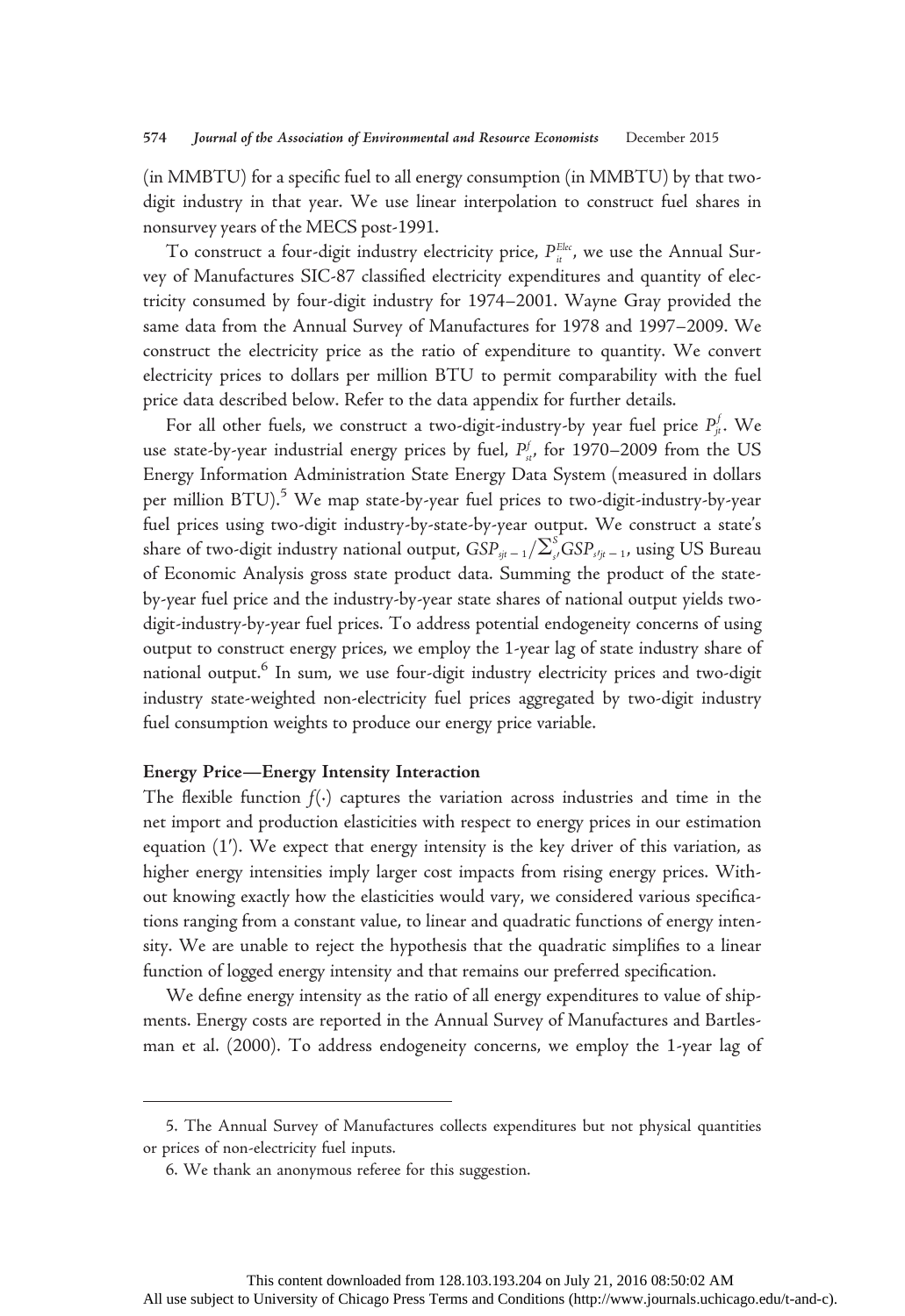energy intensity in our various specifications. Figure 1 presents the cumulative distribution function for each industry's average energy intensity in 2009.

# Other Determinants of Industry Outcomes

We also control for average industry tariff rates, the physical capital share of value added, and the human capital share of value added, consistent with Ederington et al.'s (2005) analysis of the impacts of domestic environmental regulation on net imports, as well as world oil prices. The average tariff is expressed in percentage points and represents the average industry-level tariff based on the total duties collected scaled by total customs value and multiplied by 100 (constructed from data provided by Schott [2008, 2010]). The physical capital share is represented by one minus the ratio of total payroll to value added (constructed from data provided by Bartlesman et al. [2000]). The human capital share is calculated as total payroll minus payments to unskilled labor, scaled by industry value added. Payments of unskilled labor are estimated from the Current Population Survey Merged Outgoing Rotation Group data files as the number of workers, multiplied by average annual income of workers with less than a high school diploma (constructed from the NBER Current Popula-



Figure 1. Distribution of 2009 industry classifications by energy intensity (%). The vertical lines present the 50th and 90th percentiles of the manufacturing sector energy intensity distribution. Source: Constructed by the authors from Annual Survey of Manufactures and Bartlesman et al. (2000).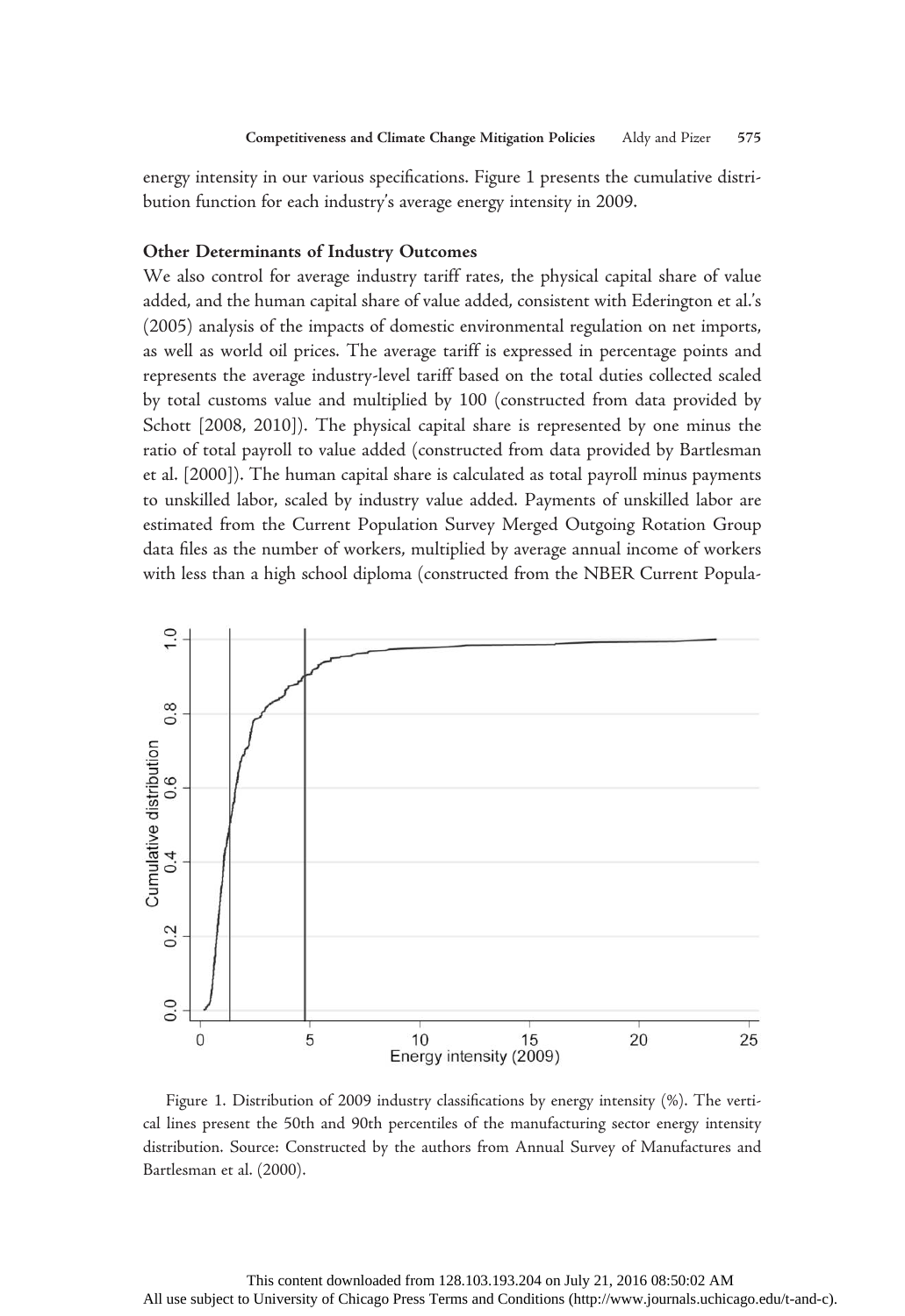tion Survey and Bartlesman et al. [2000]). The oil price variable is defined as the crude oil acquisition cost from the Energy Information Administration's Annual Energy Review. See the data appendix for more details.

### Fixed Effects and Identification

Finally in our specification, industry fixed effects capture time-invariant characteristics of industries that may affect these measures of competitiveness, and year fixed effects account for common shocks, such as those from monetary policy, tax policy, and so on that affect all industries in a given period of time. In addition, we correct the standard error estimates to control for heteroskedasticity across industries as well as autocorrelation within industries.

Given that our sample spans 35 years, we chose a preferred specification with distinct year fixed effects for each of 20 two-digit industry classifications (two-digitindustry-by-year) in order to address the possibility of slow-moving trends in manufacturing and energy prices that might confound our estimation.<sup>7</sup> In section 2, we verify that our results are robust to a simpler model with only a single set of aggregate year effects. This specification of fixed effects reduces the remaining energy price variation to identify the relationship with our outcome variables. Nonetheless, the variation that remains—a standard deviation of 8% (evident in the column reporting standard deviations when accounting for two-digit SIC-by-year fixed effects in table 1)—is still consistent with the magnitude of a price effect we wish to simulate, as discussed in section 3. Qualitatively, we are using variation over time within a four-digit industry relative to the average variation for that industry's two-digit SIC aggregate.

With these flexible trends at the two-digit SIC level, one might question the use of our industry-specific fuel prices that are constructed at approximately the twodigit SIC level (refer to the data appendix for details regarding the exception in the classification of SIC-87 industry 37 by the US Bureau of Economic Analysis). Even without price variation beyond the two-digit level, however, we can still identify the difference in the energy price elasticity between more or less energy-intensive industries. The term  $\ln e_{i,t-1} \ln P_{i,t}^{\text{energy}}$  in  $(1')$  contains variation in the presence of two-digitindustry-by-year fixed effects  $\theta_{g(i)}$ , $t$  even if aggregate energy prices  $\ln P_{i,t}^{energy}$  varied only at the two-digit SIC level. Within two-digit SIC classifications, if the high energy intensity industries are more sensitive to price changes, that will show up as a significant  $\beta_{\ln P \times \ln e}$  parameter estimate without requiring any within-two-digit SIC energy price variation. Variation in energy prices in the presence of two-digit-industryby-year fixed effects is necessary to estimate  $\beta_{\ln P}$  in (1'). The four-digit industry elec-

<sup>7.</sup> We thank an anonymous referee for this suggestion.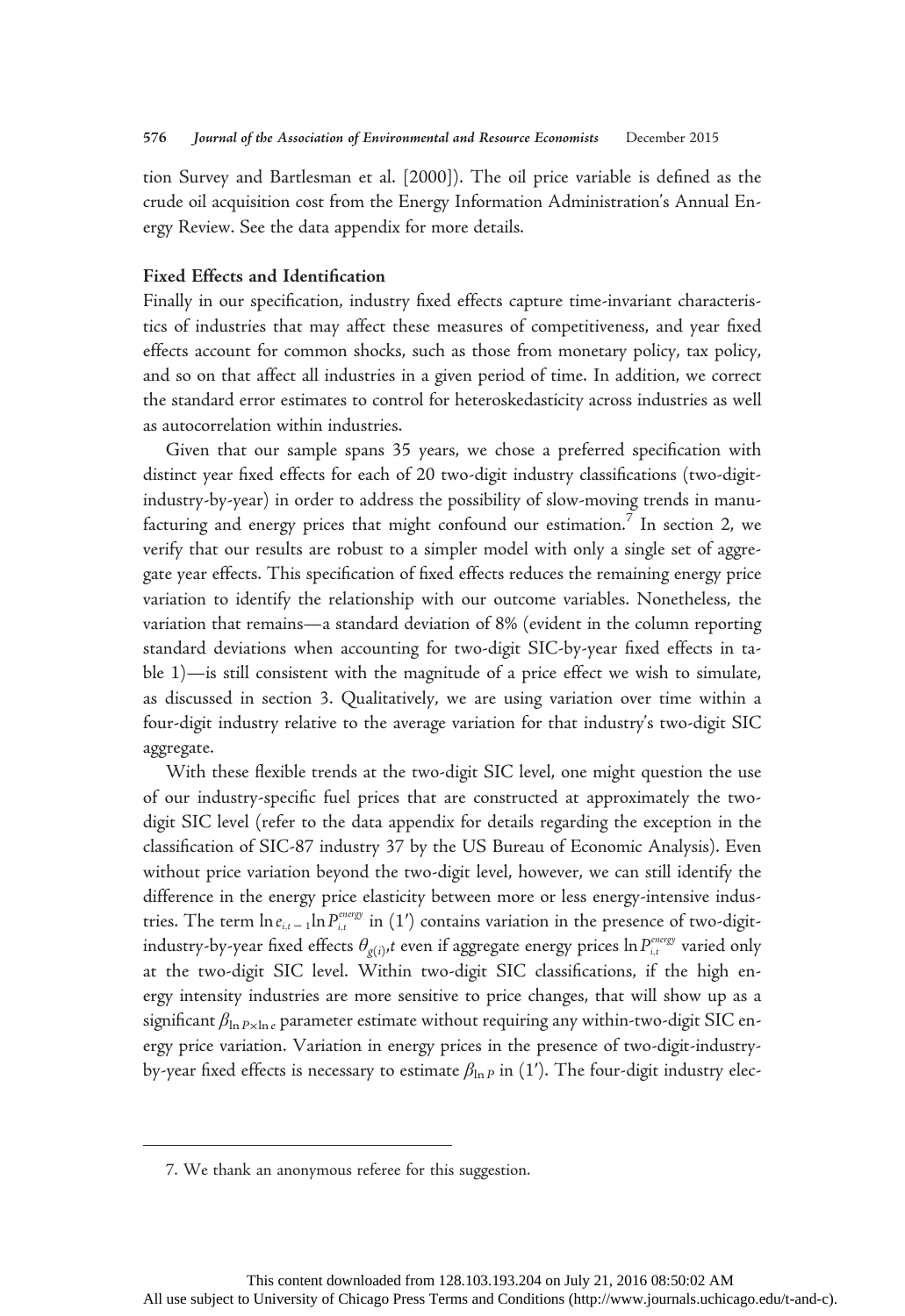tricity component of  $P_{it}$  thus plays an important role in estimating this coefficient, noting that electricity represents a majority of energy expenditures for 88% of the industries in our sample.

Ultimately, our use of energy prices as a proxy for regulatory stringency circumvents a number of problems noted in the empirical pollution haven literature, which typically uses the ratio of regulatory compliance costs to value added as a proxy for the stringency of environmental regulations. Levinson and Taylor (2008) note that changes in production levels can affect this ratio of pollution abatement cost expenditures (PACE) to output and create an endogeneity problem. Production levels change this regulatory cost burden measure directly, as production or a related variable is the denominator of the PACE share. Production levels can also change the numerator of the PACE share indirectly, as changes in production affect plant turnover, scale economies, and the difficulty in meeting regulatory standards—all of which affect regulatory compliance costs. In contrast, energy prices are less likely to be endogenous to individual industry production decisions. In related work, we find that most of the variation over time in industry-level energy prices (which represent production-weighted state energy prices) comes from variation in state energy prices, not changes in relative production levels across states (Aldy and Pizer 2015).

# 2. EMPIRICAL ESTIMATES OF THE EFFECTS OF ENERGY PRICES ON PRODUCTION AND NET IMPORTS

Table 2 presents our main results estimating the relationship between energy prices and production (left side of table) and net import share (right side of table). We focus on the results using data from 1979–2005, which permits us to account for available trade and human capital data. We present constant, linear, and quadratic specifications for  $f(\cdot)$ , describing the elasticity as a function of logged energy intensity. The models (cols. 1 and 4) specifying a constant elasticity are akin to previous papers that regress domestic production and/or net imports on the level of environmental compliance costs or on the ratio of environmental compliance costs to the value of shipments (e.g., Grossman and Krueger 1991; Ederington et al. 2005; and Levinson and Taylor 2008). In each of these three previous papers, the ratio of net imports to value of shipments is regressed on the ratio of pollution abatement costs to value of shipments (or value added), as well as other controls that enter the regression equation linearly. Our estimated net import share elasticity with respect to energy prices is small and not statistically distinguishable from zero (col. 4). Considering a 95% confidence interval, we would rule out an elasticity of more than +0.06. This is true despite a large and statistically significant elasticity of −0.14 on production (col. 1); that is, production clearly declines in response to higher domestic energy prices, but it is not replaced by higher imports. One could interpret these estimates as the average manufacturing sector impacts resulting from changes in energy prices.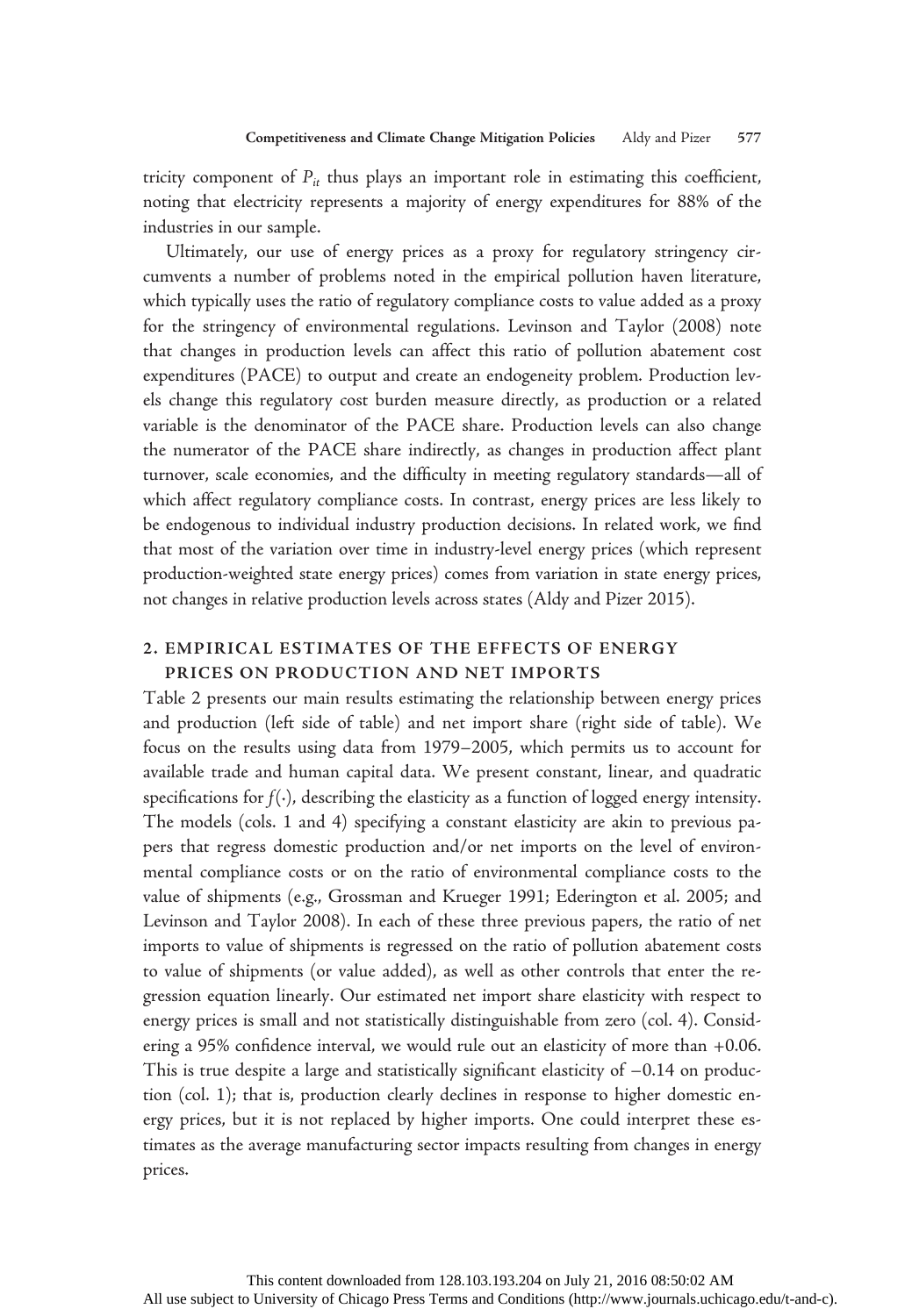|            | Production |            |         |          |             |
|------------|------------|------------|---------|----------|-------------|
| (1)        | (2)        | (3)        | (4)     | (5)      | (6)         |
| $-.140*$   | $-.049$    | $-.040$    | $-.065$ | $-.103$  | $-.106*$    |
| (.082)     | (.080)     | (.078)     | (.061)  | (.064)   | (.062)      |
|            | $-.129***$ | $-.069$    |         | $.054**$ | $.065**$    |
|            | (.039)     | (.048)     |         | (.021)   | (.032)      |
|            |            | $-.032$    |         |          | $-.003$     |
|            |            | (.028)     |         |          | (.014)      |
| $-.582***$ | $-.379***$ | $-.479***$ | $-.006$ | $-.091*$ | $-.093$     |
| (.126)     | (.116)     | (.180)     | (.040)  | (.052)   | (.090)      |
|            |            | .088       |         |          | .018        |
|            |            | (.060)     |         |          | (.024)      |
| $.087**$   | $.117***$  | $.101***$  | .013    | .000     | $-.007$     |
| (.034)     | (.039)     | (.039)     | (.013)  | (.012)   | (.014)      |
| $-.017***$ | $-.016***$ | $-.016***$ | .003    | .003     | .003        |
| (.005)     | (.005)     | (.005)     | (.004)  | (.004)   | (.004)      |
| $1.835***$ | $1.822***$ | $1.825***$ | $-.038$ | $-.033$  | $-.022$     |
| (.387)     | (.389)     | (.387)     | (.286)  | (.286)   | (.289)      |
| $2.267***$ | $2.182***$ | $2.201***$ | .327    | .363     | .394        |
| (.765)     | (.770)     | (.770)     | (.575)  | (.573)   | (.580)      |
| 10,569     | 10,569     | 10,569     | 10,569  | 10,569   | 10,569      |
| .55        | .56        | .56        | .25     | .25      | .25         |
|            |            |            |         |          | Net Imports |

Table 2. Production and Net Import Models, Main Parameter Estimates (1979–2005) 578 Journal of the Association of Environmental and Resource Economists December 2015

Note.—Heteroskedasticity across industries and autocorrelation within industries robust standard errors in parentheses. The regression sample is limited to years 1979 (due to human capital) through 2005 (due to trade data). Columns 2 and 5 indicate preferred models. Energy intensity, e, is measured in percent. Regressions also include two-digit-SIC-by-year and industry (four-digit SIC) fixed effects. Regression observations for each industry are weighted by the average value of shipments in that industry over 1974–2009.

\*  $p < .10$ . \*\*  $p < .05$ . \*\*\*  $p < .01$ .

Our more flexible regression specifications (cols. 2–3 and 5–6) allow these elasticities to vary with the previous year's energy intensity through interaction terms between  $ln P_{i,t}^{energy}$  and  $ln e_{i,t-1}$ . The energy intensity variable is the log of the percentage value and equals zero when the energy share is 1%. Examining the more flexible specifications, the linear terms,  $\ln P_{i,t}^{engy} \times \ln e_{i,t-1}$ , are statistically significant and have signs consistent with hypothesized competitiveness impacts. Industries that use more energy per unit of output are more sensitive, in terms of production and net imports, to energy price changes. The negative production-energy price elasticity becomes more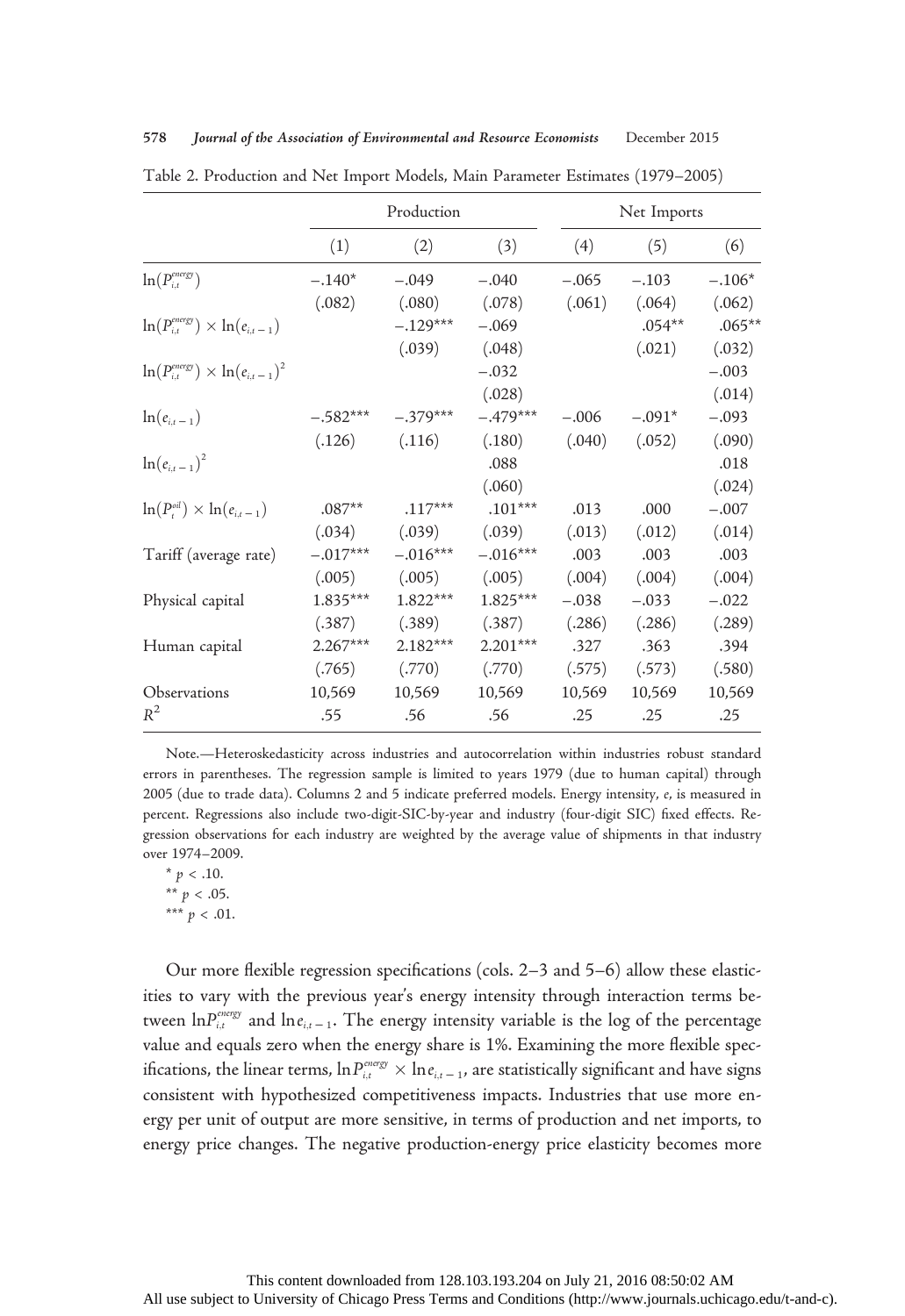negative and the net import-energy price elasticity becomes more positive with higher energy intensity. Neither of the quadratic interaction estimates,  $\ln P_{i,t}^{energy} \times (\ln e_{i,t-1})^2$ , are statistically significant (cols. 3 and 6). The direct effect of energy intensity is negative and statistically significant in the production models (cols. 1–3) but generally not statistically significant in the net import models (cols. 4–6).

We find that changes in physical capital and human capital shares are positively associated with higher production but have no statistically meaningful impacts on net imports. The interaction of the world oil price and energy intensity is also statistically significant and positive for the production models but small and not statistically different from zero in the net imports models. Our results for tariffs in the net imports models—small, statistical zeroes—are consistent with the results in Ederington et al. (2005), who evaluate the impacts of environmental regulatory costs on net imports while controlling for tariffs in the same way as in our model. We find that tariffs are associated with reduced production, which may reflect the political economy of declining industries fighting against trade liberalization. In our robustness checks (see below), we find that inclusion of tariffs does not materially affect the estimation of our energy price and price interacted with energy intensity coefficients of interest. We chose the linear-interaction models (2 and 5) as our preferred specifications for the illustration of elasticities and policy simulations.

Figure 2 presents the elasticity estimates from models 2 and 5, with associated 95% confidence intervals, over the range of energy intensities for the manufacturing industries in our sample in 2009. The point estimates of the domestic productionenergy price elasticity (top panel) are negative for all industries with an energy intensity greater than 0.7% (which corresponds to about 86% of our sample industries in 2009) and statistically significant when greater than 2.5%. Estimates for the most energy-intensive industries are nearly triple the constant elasticity estimate of −0.14 in column 1 of table 2. In particular, we estimate an elasticity slightly larger in magnitude than −0.4 for industries with an energy intensity exceeding 15%, and the lower bound of the 95% confidence interval exceeds the constant elasticity of −0.14. The differences between models 1 and 2 for the production-energy price elasticity are statistically and economically significant.

The point estimates of the net import-energy price elasticity (bottom panel of fig. 2) are all statistically indistinguishable from zero, although those for the most energy-intensive industries rise to almost 0.1. Moreover, the upper end of a 95% confidence interval approaches 0.2 for the most energy-intensive industries, nearly 10 times the upper end for the median industry (measured along the left vertical line). While neither model 4 nor model 5 produces statistically significant elasticity estimates within the observed range for energy intensity, model 5 does reveal statistically that energy intensity makes it more likely that an energy price increase would increase net imports.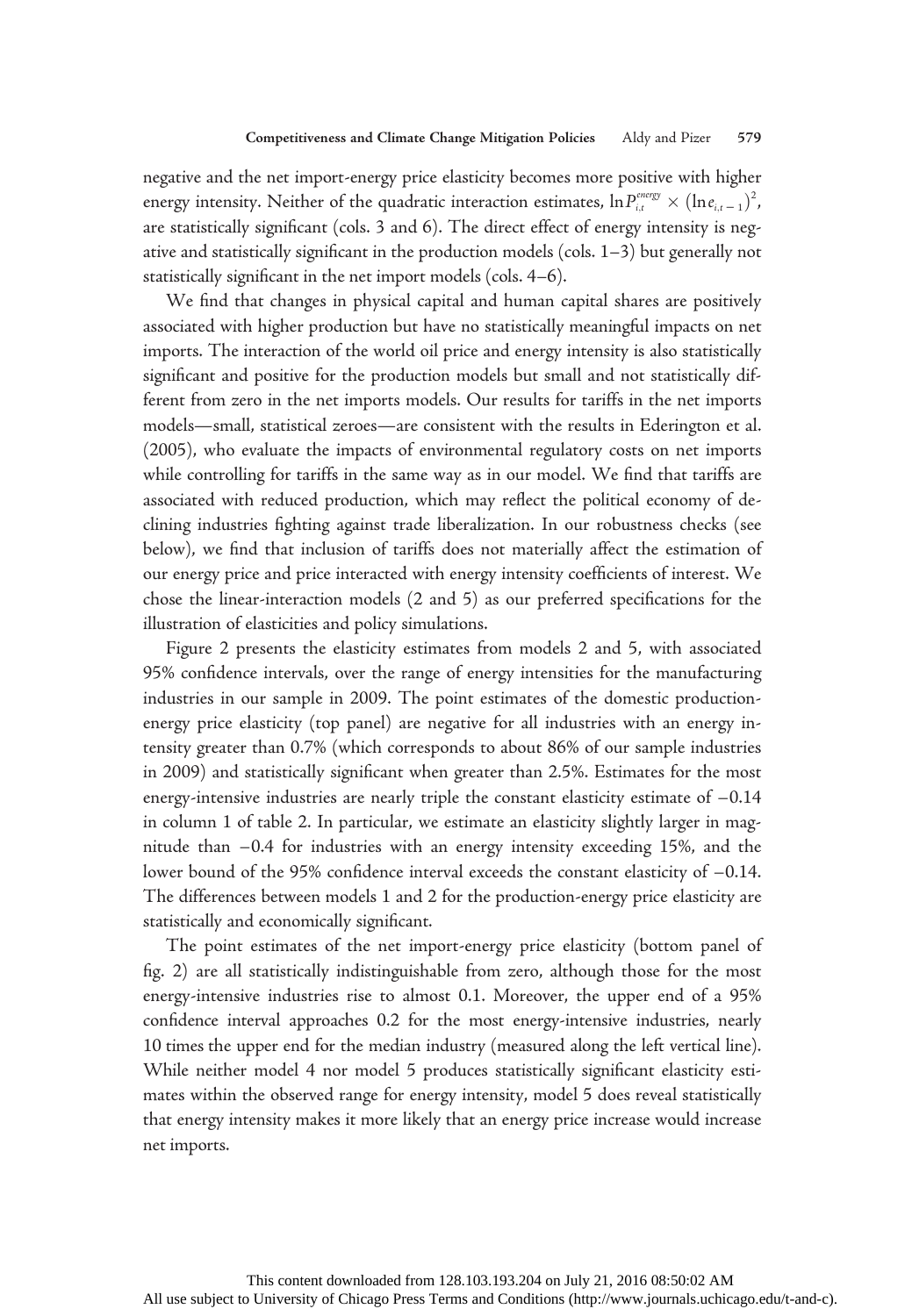

Figure 2. Estimated energy price elasticities as a function of energy intensity (%). Based on columns 2 and 5 in table 2. Note that the linear relationship in the log of energy intensity becomes nonlinear in levels. The vertical lines present the 50th and 90th percentiles of the manufacturing sector energy intensity distribution in 2009. The dashed lines present the 95% confidence interval.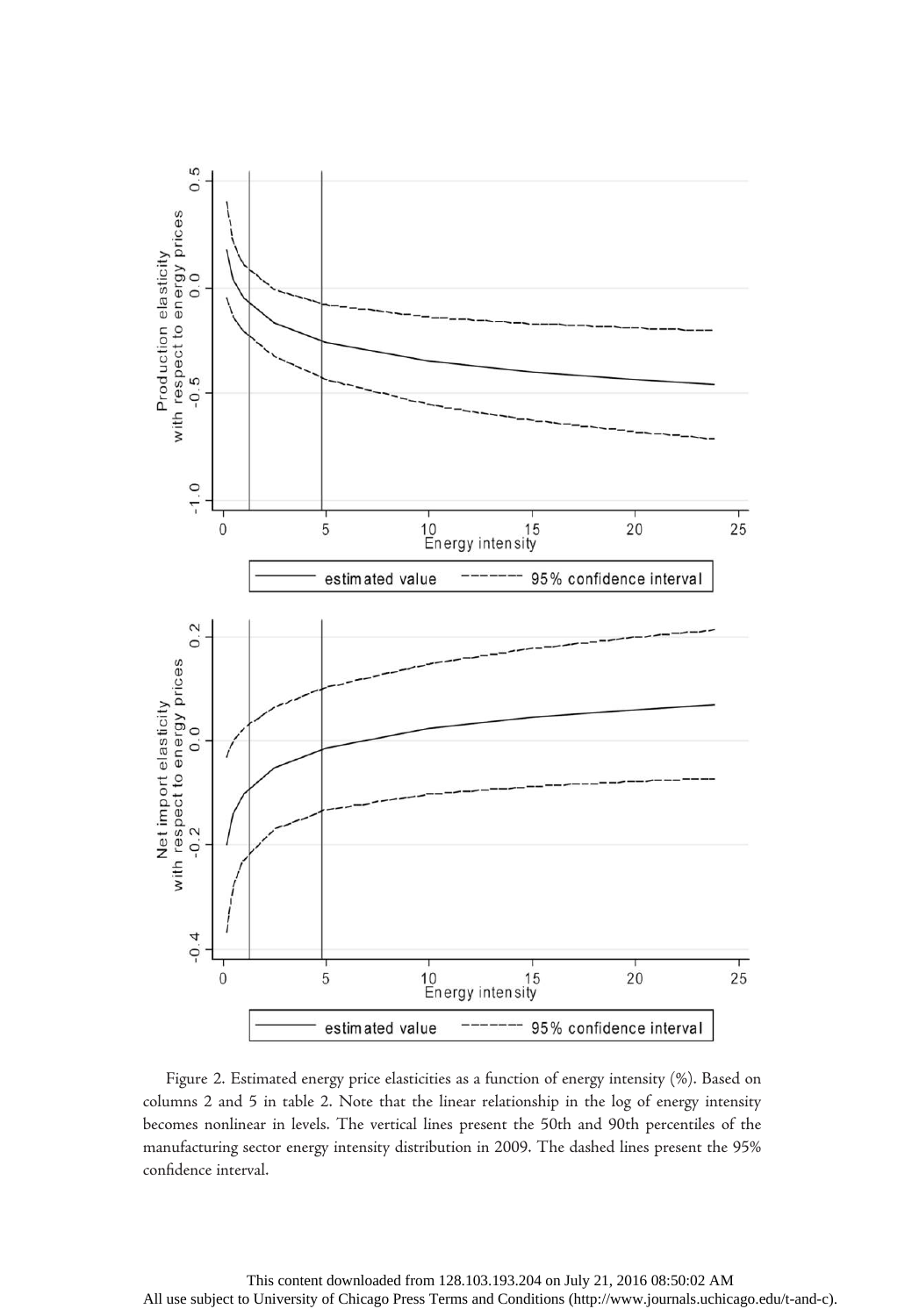Figure 3 presents what may be the most relevant results for the competitiveness debate, the fraction of domestic production impacts that are associated with increased net imports. The point estimates range from negative values for the median industry to 15% for the most energy intensive. Driven by the net import results, none of the estimates are statistically significant. The upper bound of the 95% confidence interval, however, is consistently about 50% for energy-intensive industries, suggesting a useful upper bound based on our model. In other words, for an industry with 15% energy intensity, we can observe that a 10% increase in energy prices would (a) lower production by about 4% and  $(b)$  raise net imports by about 0.4%. This suggests  $(c)$  that shifts to foreign production account for around 10% of the domestic decline and (d) a reasonable upper limit based on sampling variability is 50%. The share of production decline offset by rising net imports increases to about one-sixth for the most energyintensive industries. We now turn to various empirical questions and address the robustness of these estimates.



Figure 3. Net import effect as a share of production effect, versus energy intensity (%). Based the ratio of estimates in figure 2. The vertical lines present the 50th and 90th percentiles of the manufacturing sector energy intensity distribution. The dashed lines present the 95% confidence interval. Standard errors account for correlation across equations (by estimating the equations together, clustering the standard errors by SIC code across both equations, and using the delta method to compute the standard error of the ratio). Estimates for low energy intensity are not reported as the production effect tends to zero.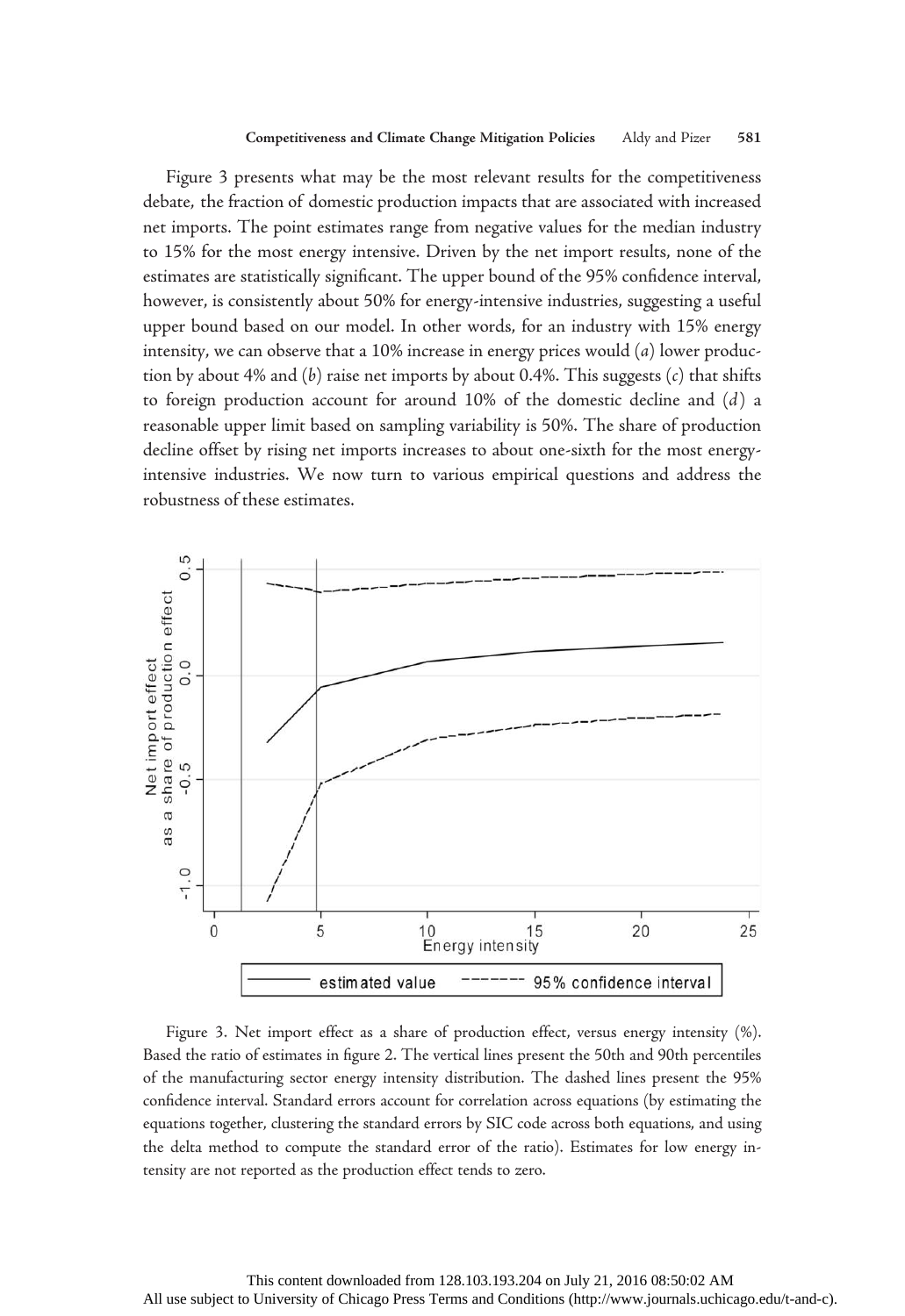### Robustness Checks

We undertook an array of robustness checks regarding data and model construction. Table 3 presents the robustness checks for the production model, and table 4 presents the robustness checks for the net imports model. In each table, column 1 represents our preferred specification for production (table 2, col. 2) and net imports (table 2, col. 5). Our first check, for both production and net imports, considers whether the results are affected by the missing observations associated with tariffs and human capital variables. As table 1 indicates, most of the data are relatively balanced, but we do not have human capital data before 1979 or tariff and trade data after 2005 (and after 1989 for 43 industries). Excluding these two variables permits us to estimate the production model over 1975–2009 (the use of lagged energy intensity precludes inclusion of 1974 data in the estimation) and the net imports model over 1975–2005. Those results, in column 2 of tables 3 and 4, are qualitatively similar to the preferred estimates in column 1. The coefficient estimate on the price-intensity interaction term in the production model is a statistically significant −0.192. This would increase the price elasticity of the most energy-intensive industries in our sample from about −0.4 in our preferred model to about −0.6 in this specification. The coefficient estimates for net imports suggest that net imports increase with energy intensity but still cannot be statistically distinguished from zero.

In our second check, we further streamline the specification by dropping the physical capital share and the oil price-energy intensity interaction. Column 3 presents qualitatively similar results for the energy price and energy price–energy intensity interaction coefficient estimates.

Our third check examines whether there is temporal dynamic pattern to the results we are estimating. In column 4 of tables 3 and 4, we estimate a model that includes two lagged values of energy prices as well as interactions of those lagged energy prices with our lagged energy intensity variable. If there is any change in the effect of energy prices on production or net imports over time, either positive or negative, we would see that in the estimated coefficients on lagged prices (tables 3 and 4 report the sum of the coefficient on those two lagged price variables and the two lagged price interactions). None of the individual coefficients is statistically significant, nor is the sum of each pair reported in the table, nor is a joint test of all four coefficients (p-values of 54% for the production regression and 49% for the net import regression). Similar results were obtained with regressions including anywhere from one to three lags.

Our fourth check employs lagged physical capital and human capital shares. To address concerns about endogeneity, we include 1-year lagged measures of these two variables in the models presented in column 5 of tables 3 and 4. Accounting for lagged capital shares results in no qualitative changes to the magnitudes or statistical significance of the energy price and price-intensity interaction coefficient estimates.

In our fifth check, we substitute year fixed effects for the two-digit industry-byyear fixed effects (col. 6). The two-digit-industry-by-year fixed effects are intended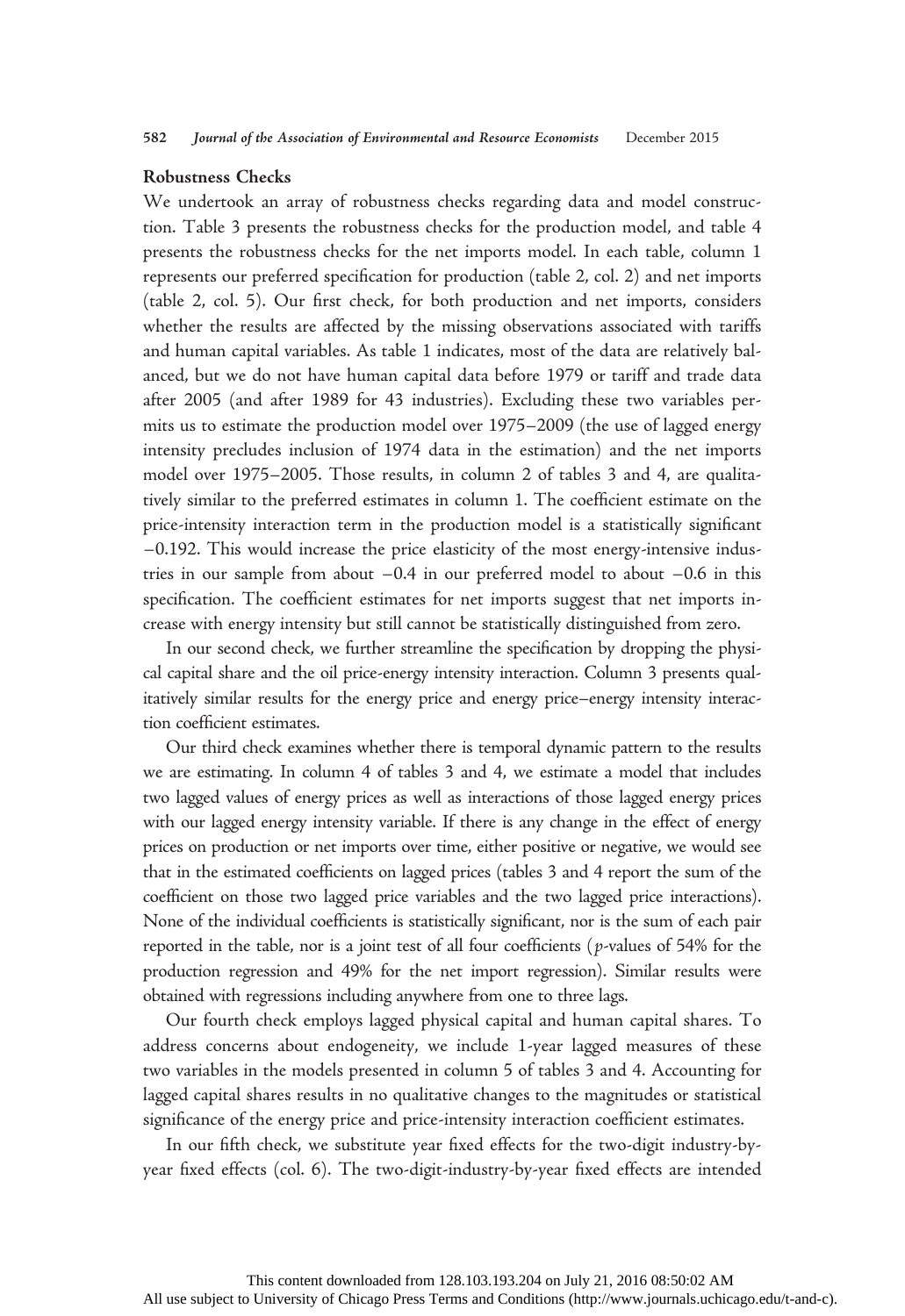| Table 3. Robustness Checks-Production Model                                                                                                                |                          |                               |                                          |                          |                                         |                                  |                          |                           |
|------------------------------------------------------------------------------------------------------------------------------------------------------------|--------------------------|-------------------------------|------------------------------------------|--------------------------|-----------------------------------------|----------------------------------|--------------------------|---------------------------|
|                                                                                                                                                            | Preferred<br>$\bigoplus$ | No HC/Tariff<br>$\widehat{c}$ | No Controls<br>$\widetilde{\mathcal{L}}$ | Lag Price<br>$\bigoplus$ | Lag Shares<br>$\widetilde{\mathcal{O}}$ | No SIC2 x Year<br>$\circledcirc$ | Unweighted<br>$\bigcirc$ | Balanced<br>$\circledast$ |
| $\ln(P_{i,t}^{env})$                                                                                                                                       | $-0.049$                 | $-.052$                       | $-0.099$                                 | .045                     | $-.069$                                 | $.199***$                        | $-0.097$                 | $-.146**$                 |
|                                                                                                                                                            | (.080)                   | (.080)                        | (079)                                    | (.060)                   | (.082)                                  | (071)                            | (.065)                   | (.069)                    |
| Sum of two lags                                                                                                                                            |                          |                               |                                          | (.084)<br>.038           |                                         |                                  |                          |                           |
| $\ln(P_{i,t}^{\text{energy}}) \times \ln(e_{i,t-1})$                                                                                                       | $-.129***$               | $-.192***$                    | $-0.09$ ***                              | $-156***$                | $-.121***$                              | $-0.082*$                        | $-.156***$               | $-.083*$                  |
|                                                                                                                                                            | (.039)                   | (.044)                        | (0.38)                                   | $(0 + 0)$                | (650)                                   | (044)                            | (0.037)                  | (.044)                    |
| Sum of two lags                                                                                                                                            |                          |                               |                                          | (036)<br>.050            |                                         |                                  |                          |                           |
| $\ln\!\left(e_{i,t-1}\right)$                                                                                                                              | $-.379***$               | $-.292***$                    | $-147*$                                  | $-.423***$               | $-.382***$                              | $-.661***$                       | $-.273***$               | $-470$ ***                |
|                                                                                                                                                            | (.116)                   | (1094)                        | (.084)                                   | (.132)                   | (.113)                                  | (.218)                           | (.081)                   | (.119)                    |
| $\ln(P_t^{\circ d}) \times \ln(e_{i,t-1})$                                                                                                                 | $.117***$                | $.123***$                     |                                          | $.115***$                | $.114***$                               | $.147***$                        | $.119***$                | $.103***$                 |
|                                                                                                                                                            | (.039)                   | (.034)                        |                                          | (040)                    | (0.036)                                 | (041)                            | (.026)                   | (.036)                    |
| Tariff (average rate)                                                                                                                                      | $-0.016**$               |                               |                                          | $-.016***$               | $-.016***$                              | $-0.014**$                       | $-.012***$               | $-.015***$                |
|                                                                                                                                                            | (.005)                   |                               |                                          | (.005)                   | (.005)                                  | (.005)                           | (.004)                   | (.005)                    |
| Physical capital                                                                                                                                           | $1.822***$               | $1.165***$                    |                                          | $.703***$                |                                         | $.538***$                        | $1.250***$               | $1.434***$                |
|                                                                                                                                                            | (.389)                   | (.245)                        |                                          | (.375)                   |                                         | (377)                            | (331)                    | (277)                     |
| Human capital                                                                                                                                              | $2.182***$               |                               |                                          | $0.939***$               |                                         | $1.443**$                        | 1.086                    | $1.513***$                |
|                                                                                                                                                            | (770)                    |                               |                                          | (745)                    |                                         | (.666)                           | (798)                    | (.512)                    |
| Z                                                                                                                                                          | 10,569                   | 15,650                        | 15,650                                   | 10,301                   | 10,201                                  | 10,569                           | 10,569                   | 12,069                    |
| $\rm R^2$                                                                                                                                                  | .560                     | 552                           | 525                                      | 562                      | 550                                     | 331                              | 382                      | 523                       |
| Note.—Heteroskedasticity robust standard errors in parentheses. See note to table 2. The models in columns 2 and 3 employ a 1975-2009 sample. The model in |                          |                               |                                          |                          |                                         |                                  |                          |                           |

column 6 replaces two-digit-SIC-by-year effects with year effects. The model in column 7 is unweighted. The model in column 8 linearly interpolates all missing data to ą. Ļ. j. create a balanced panel of 447 industries  $\times$  27 years. HC = human capital.  $* p < 10.$ 

\*\*  $p < .05$ .<br>\*\*\*  $p < .01$ .

This content downloaded from 128.103.193.204 on July 21, 2016 08:50:02 AM All use subject to University of Chicago Press Terms and Conditions (http://www.journals.uchicago.edu/t-and-c).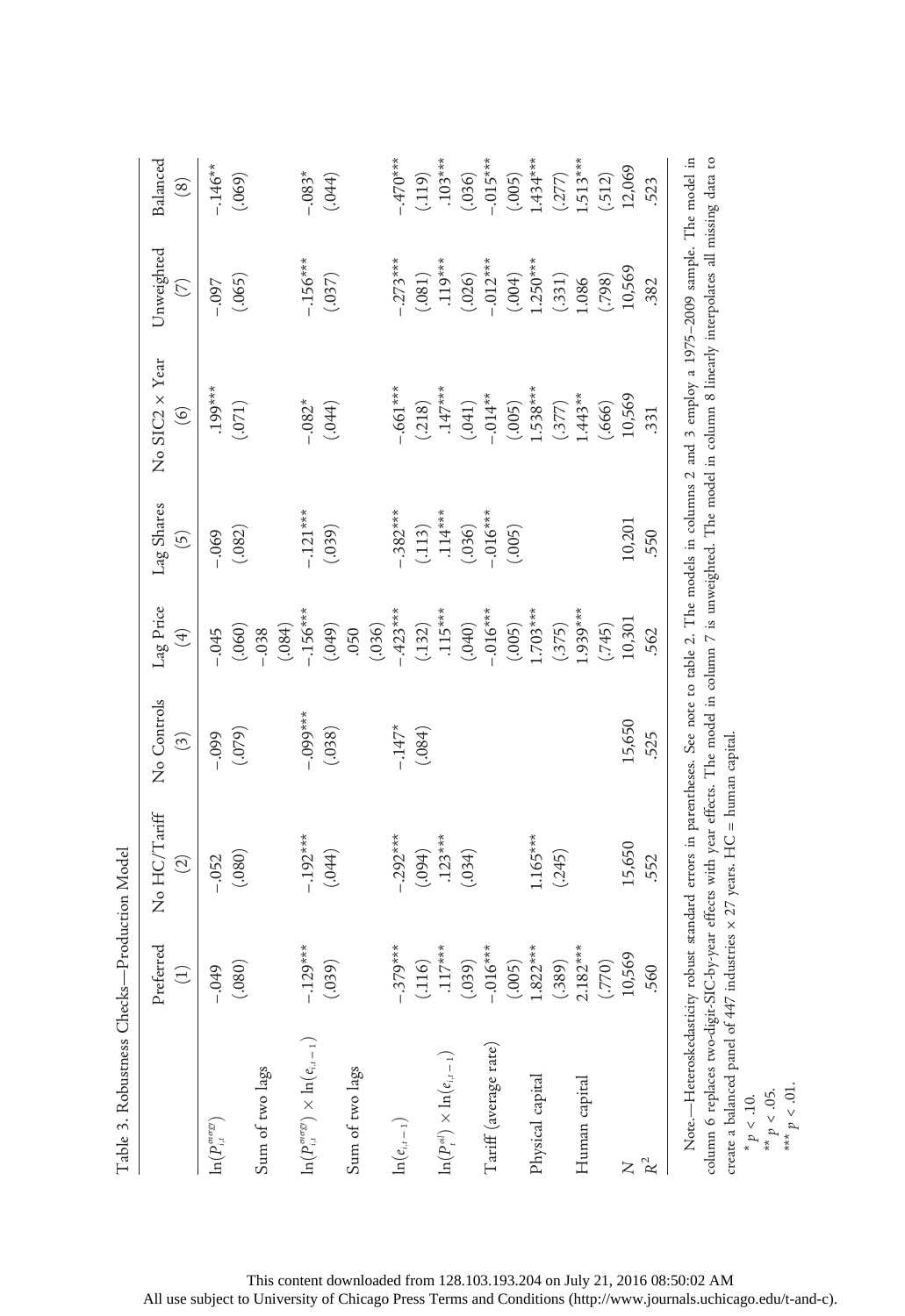|                                                                                                                                                                                                                                                                                                                                                                                                                          | Preferred<br>$\bigoplus$ | No $H C/T$ ariff<br>$\widehat{(\mathcal{Z})}$ | Controls<br>ż<br>$\left( \mathfrak{Z}\right)$ | Price<br>Lag<br>$\bigoplus$ | Shares<br>Tag<br>$\widetilde{(\mathfrak{H})}$ | $\begin{array}{c}\text{SIC2}\xspace\ensuremath{\times}\\\text{Year}\xspace\end{array}$<br>ż<br>$\odot$ | Unweighted<br>$\odot$           | Balanced<br>$\circledS$ | Imports<br>Alt.<br>$\circledcirc$ | Imports<br>(10)     | Exports<br>(11)    |
|--------------------------------------------------------------------------------------------------------------------------------------------------------------------------------------------------------------------------------------------------------------------------------------------------------------------------------------------------------------------------------------------------------------------------|--------------------------|-----------------------------------------------|-----------------------------------------------|-----------------------------|-----------------------------------------------|--------------------------------------------------------------------------------------------------------|---------------------------------|-------------------------|-----------------------------------|---------------------|--------------------|
| $\ln(P_{i,t}^{energy})$                                                                                                                                                                                                                                                                                                                                                                                                  | (.064)<br>$-.103$        | (.058)<br>$-0.096$                            | (.056)<br>$-0.090$                            | (.050)<br>070               | (.068)<br>.109                                | $-.241***$<br>(577)                                                                                    | $-.346**$<br>(169)              | (0.44)<br>$-052$        | (.052)<br>$-077$                  | (073)<br>$-0.45$    | (.028)<br>$-0.037$ |
| $\ln(P_{i,t}^{energy}) \times \ln(e_{i,t-1})$<br>Sum of two lags                                                                                                                                                                                                                                                                                                                                                         | $.054***$                |                                               | $.028*$                                       | (.063)<br>$-.080$           | $.061***$                                     | $.054***$                                                                                              | $.158**$                        | $.047***$               |                                   |                     |                    |
|                                                                                                                                                                                                                                                                                                                                                                                                                          | (.021)                   | (016)                                         | (.015)                                        | (0.024)                     | (023)                                         | (027)                                                                                                  | (.069)                          | (.018)                  | (0.018)                           | $(1057**$           | $(-010)$           |
| Sum of two lags                                                                                                                                                                                                                                                                                                                                                                                                          |                          |                                               |                                               | (.023)<br>.027              |                                               |                                                                                                        |                                 |                         |                                   |                     |                    |
| $\ln\!\left(e_{\scriptscriptstyle i,\scriptscriptstyle \ell-1}\right)$                                                                                                                                                                                                                                                                                                                                                   | $*160 -$                 | $-.033$                                       | $-0.029$                                      | $-.114*$                    | $-111*$                                       | $.173***$                                                                                              | $-261$                          | $-0.055$                | $-0.055$                          | $-0.019$            | $-0.052*$          |
| $\ln(P^{\text{\tiny{off}}}_{\text{\tiny{f}}}) \times \ln(e_{i,\iota-1})$                                                                                                                                                                                                                                                                                                                                                 | (.052)<br>000            | (.042)<br>$-.003$                             | (.035)                                        | (.066)<br>$-.001$           | (0.057)                                       | (052)<br>019                                                                                           | $(.162)$<br>$.057*$<br>$(.033)$ | $(-104)$<br>$-0.06$     | (.055)<br>$010 -$                 | $-0.018*$<br>(0.44) |                    |
|                                                                                                                                                                                                                                                                                                                                                                                                                          | (.012)                   | (.013)                                        |                                               | (.014)                      |                                               | (.012)                                                                                                 |                                 | (.011)                  | (.015)                            | (.010)              |                    |
| Tariff (average rate)                                                                                                                                                                                                                                                                                                                                                                                                    | .003                     |                                               |                                               | .003                        | $(0.01)$<br>$(0.00, 0.00)$                    | $013**$                                                                                                | (010)                           | (0.004)                 | (000)                             | .002                |                    |
|                                                                                                                                                                                                                                                                                                                                                                                                                          | (.004)                   |                                               |                                               | (.004)                      |                                               | (.005)                                                                                                 |                                 |                         |                                   | $(.005)$<br>$-.258$ |                    |
| Physical capital                                                                                                                                                                                                                                                                                                                                                                                                         | (.286)<br>$-.033$        | (.173)<br>$-.148$                             |                                               | (.287)<br>$-0.051$          |                                               | (210)<br>.011                                                                                          | (052')                          | $-137$<br>(.199)        | (.151)<br>$-132$                  | (273)               |                    |
| Human capital                                                                                                                                                                                                                                                                                                                                                                                                            | .363                     |                                               |                                               | .345                        |                                               | $.791**$                                                                                               | 2.097                           | $-061$                  | $-0.230$                          | .130                |                    |
|                                                                                                                                                                                                                                                                                                                                                                                                                          | (573)                    |                                               |                                               | (.575)                      |                                               | (350)                                                                                                  | 1.472)                          | (.336)                  | (.367)                            | (.482)              |                    |
| $\geq$                                                                                                                                                                                                                                                                                                                                                                                                                   | 10,569                   | 12,740                                        | 12,743                                        | 10,301                      | 10,204                                        | 10,569                                                                                                 | 10,569                          | 12,069                  | .1,020                            | 1,017               |                    |
| $\mathbb{R}^2$                                                                                                                                                                                                                                                                                                                                                                                                           | <b>349</b>               | 247                                           | .247                                          | 251                         | 248                                           | 048                                                                                                    | .260                            | .230                    | 192                               | 271                 | 249                |
| Note.—Heteroskedasticity robust standard errors in parentheses. See note to table 2. The models in columns 2 and 3 employ a 1975–2009 sample. The model in column 6<br>replaces two-digit-SIC-by-year effects with year effects. The model in column 7 is unweighted. The model in column 8 linearly interpolates all missing data to create a balanced<br>panel of 447 industries $\times$ 27 years. HC = human capital |                          |                                               |                                               |                             |                                               |                                                                                                        |                                 |                         |                                   |                     |                    |

Table 4. Robustness Checks-Net Import Model Table 4. Robustness Checks—Net Import Model

\*  $p < .10$ .<br>\*\*  $p < .05$ .<br>\*\*\*  $p < .01$ .

This content downloaded from 128.103.193.204 on July 21, 2016 08:50:02 AM All use subject to University of Chicago Press Terms and Conditions (http://www.journals.uchicago.edu/t-and-c).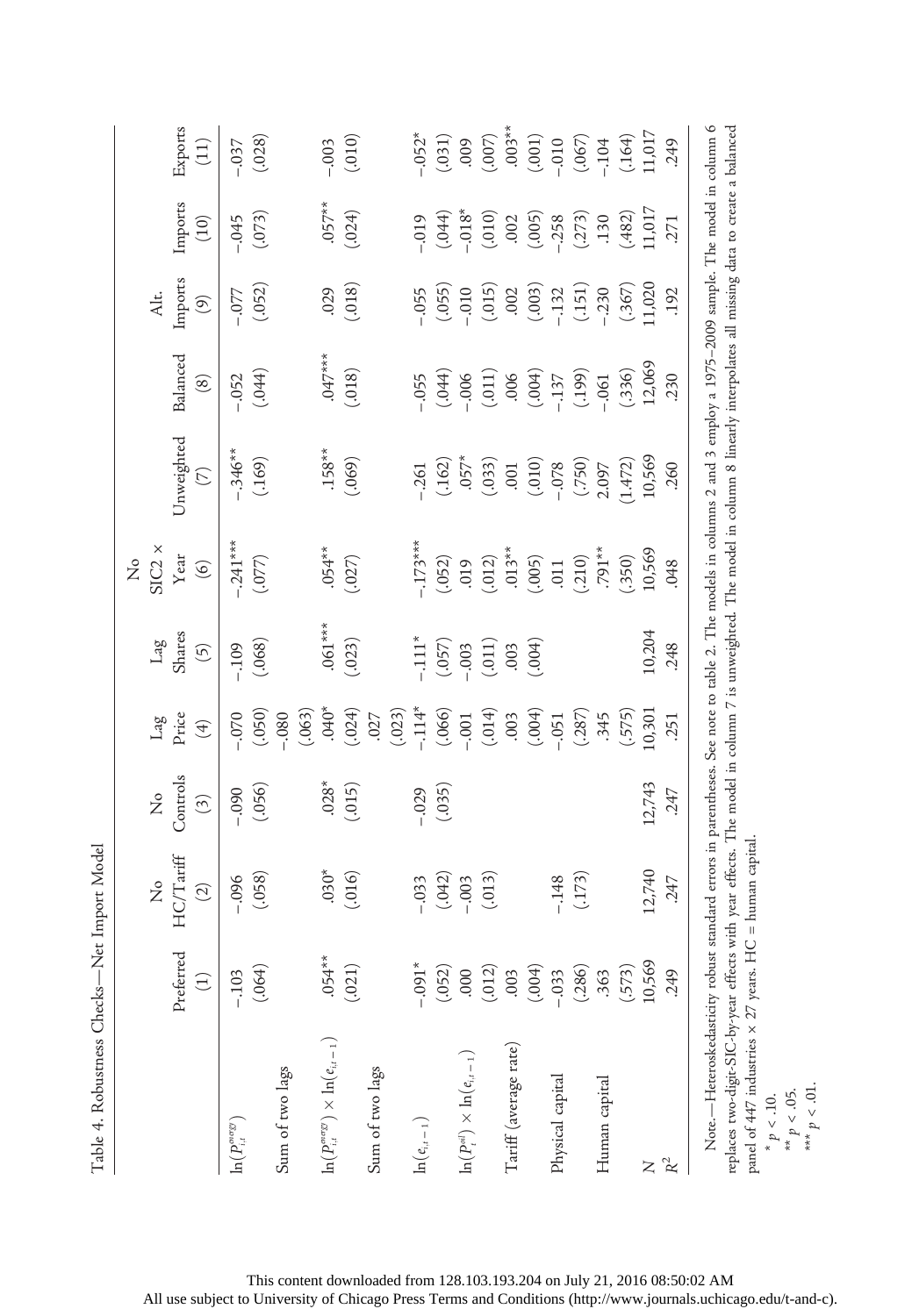to control for (two-digit) industry time trends that might otherwise confound estimation. By omitting these, we implement a more restrictive model (year effects that do not vary by industry) but increase the remaining price variation used to estimate the elasticities of interest. In doing so, we find that production still declines as energy intensity increases—the price-intensity interaction terms have statistically significant coefficient estimates—but the elasticity function is positive for a large fraction of the range of energy intensity (e.g., those industries where energy intensity < 10%). Likewise, for the net imports specification, we observe the same relationship with respect to energy intensity as with our preferred specification, although the change in magnitudes suggests that a larger fraction of the sample of industries experience negative net import changes. These results are consistent with the idea that there are long-term trends where industrial activity and energy prices are rising together in some areas, hence the more positive association on average (negative for net imports), but this is unrelated to the pattern of energy intensity, which still finds a more negative effect (positive for net imports) for more energy-intensive industries.

In the sixth check, we estimate our preferred specification without regression weights. Regression weights based on the value of shipments are used partly to capture the idea that in our simulations (e.g., table 5), we weight based on value of shipments to construct both an overall industry average and averages for various subgroups of industries. Regression weights also deal with an empirical problem that net import values can be explosive when the denominator, value of shipments, is small. This weighting scheme effectively downweights those observations so they do not dominate the regression (which otherwise requires censoring or robust regression).<sup>8</sup>

For the production model (table 3, col. 7), we again find a statistically significant estimate on the price-intensity interaction term, and the magnitudes of the price and interaction coefficient estimates are larger. As a result, an even larger fraction of the sample of industries—more than 94%—have energy intensities associated with a negative elasticity with respect to energy prices. The elasticity for the industry with the median energy intensity is about −0.14 and the elasticity exceeds −0.55 in magnitude for the most energy-intensive industries. For the net imports model (table 4, col. 7), the price and price-intensity interaction coefficient estimates are each statistically significant and larger than in the preferred specification. The relationship continues to show how net imports increase with energy intensity and the elasticity is about 0.13 for the most energy-intensive industries. The point estimate for those industries with low energy intensity, however, is negative and statistically significant—reflecting sensitivity to a small number of relatively extreme net import values.

In our seventh check, we address concerns about an unbalanced sample by imputing values for missing observations to construct a balanced sample. For all var-

<sup>8.</sup> We thank an anonymous referee for this suggestion.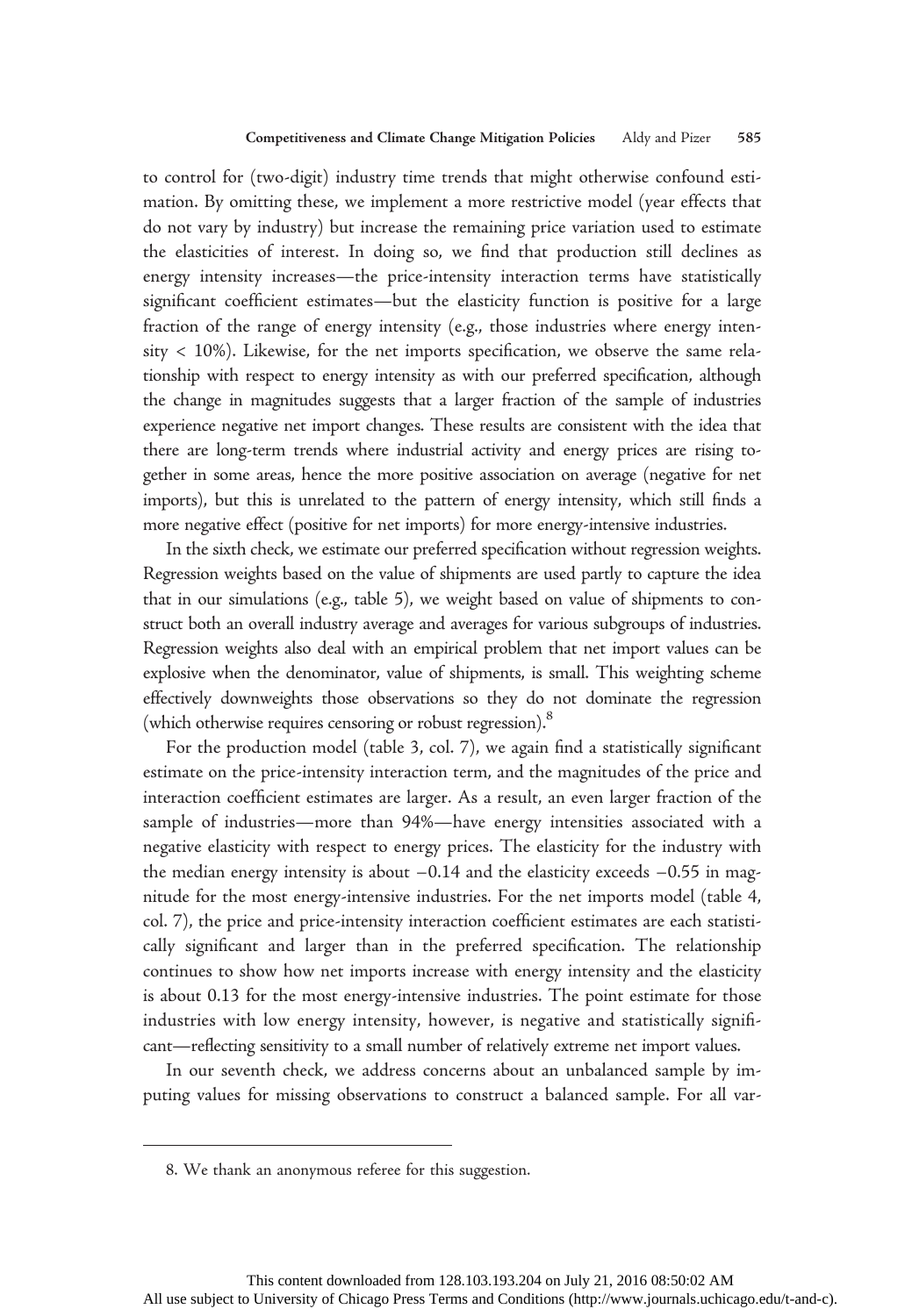iables, we impute values for missing observations via linear interpolation of nearest observations.9 The results for the balanced with interpolated observations sample in column 8 of tables 3 and 4 are similar to the preferred results for both models.

In addition, table 4 includes three net imports-specific robustness checks. We reran the net imports models using average production as opposed to lagged production as the denominator (table 4, col. 9). Endogeneity concerns motivated our use of lagged rather than current production, and one might worry that persistent errors would make even this lagged approach problematic. Average production over 25 years is unlikely to be as sensitive—but can be increasingly irrelevant for industries that have undergone significant changes. In any case, this does not qualitatively change the magnitudes or statistical significance of the coefficient estimates relative to the preferred specification.

Finally, we estimate the competitiveness model with gross imports (table 4, col. 10) and the negative of gross exports (table 4, col. 11). We find a very similar relationship—in magnitudes and statistical significance—in the gross imports model as in the net imports model. The gross exports model yields small and statistically insignificant coefficient estimates on price and price interacted with lagged energy intensity.

### Summary

In summary, our preferred models suggest a statistically significant effect of higher energy prices on domestic production. Our best estimate is an elasticity of −0.08 for the industry with the median energy intensity of 1.5%, rising in excess of −0.4 for the most energy-intensive industries, as reflected in figure 2. We do not find a statistically significant increase in net imports, however, suggesting that the production decline primarily reflects a decline in domestic consumption. Our best estimate is a negative elasticity for the least energy-intensive industry (i.e., a decrease in net imports as domestic energy prices rise) rising to 0.07 for the most energy-intensive industry. This means that for the most energy-intensive firms, we estimate that one-sixth of the reduced production arising from higher domestic energy prices will be offset by increased net imports, with a 95% confidence interval being as high as 50%.

# 3. SIMULATION OF NEAR-TERM EFFECTS OF A CO<sub>2</sub> MITIGATION POLICY

We can use these statistically estimated relationships to simulate the effects of a unilateral US climate change policy. In particular, we illustrate the potential manufacturing sector competitiveness impacts of an economy-wide \$15 per ton  $CO<sub>2</sub>$  price. This carbon price is similar to allowance prices expected at the start of cap-and-trade

<sup>9.</sup> We thank an anonymous referee for this suggestion.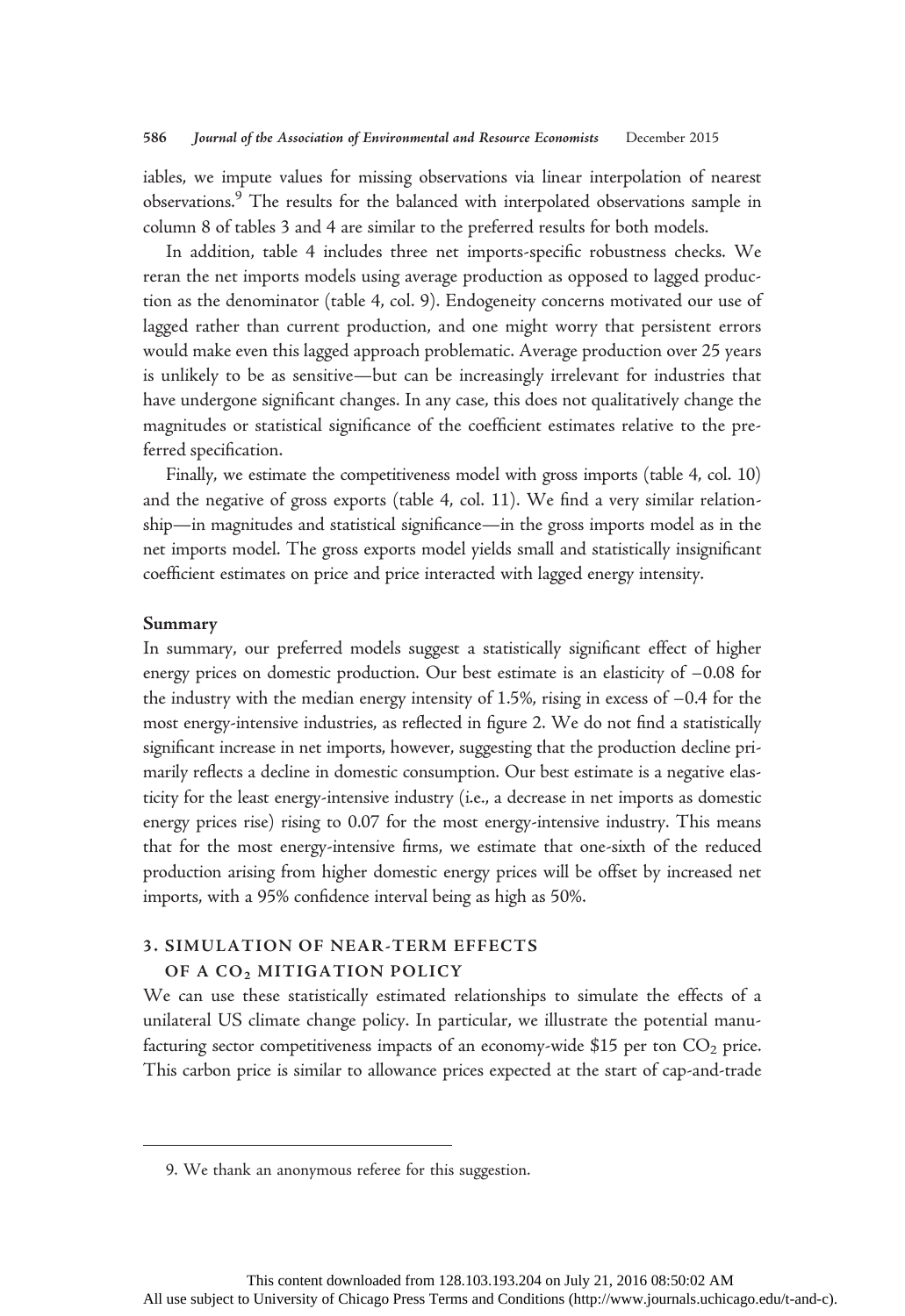programs proposed in recent legislation, including US EPA's (2009) estimate of a \$13 per ton  $CO_2$  price under the Waxman-Markey Bill (H.R. 2454, 111th Congress), US EPA's (2010) estimate of a \$17 per ton  $CO<sub>2</sub>$  price under the American Power Act (draft legislation from Senators Kerry and Lieberman) as well as the firstyear carbon tax of \$15 per ton  $CO<sub>2</sub>$  in a 2009 Republican-sponsored carbon tax bill (H.R. 2380, 111th Congress).<sup>10</sup> The \$15 per ton  $CO_2$  price is also generally consistent with state-level efforts, ongoing in California cap and trade (with allowance prices averaging  $$12/tCO<sub>2</sub>$  in 2014) and what is expected for the power sector under the proposed Clean Power Plan (US EPA 2014).

Based on the US Energy Information Administration (US EIA 2013) modeling of an economy-wide cap-and-trade program, a \$15 per ton  $CO<sub>2</sub>$  price would increase industrial sector energy prices by about 11%, which is slightly larger than a one standard deviation increase in energy prices in our sample.<sup>11</sup> Based on these estimated model parameters, this energy price increase then drives the domestic production and competitiveness impacts in our simulation.

We multiply the elasticity estimates in figure 2 from our preferred model of net import share by 11% to obtain the estimated competitiveness effects shown in the top panel of figure 4. Along with the estimated domestic production effect, shown in the bottom panel, these estimates are exactly a rescaled version of figure 2. We see a net import effect of between negative 2 and (positive) 1% while the production effect is on the order of (negative) 2%–4% for most industries but rises to more than (negative) 4% for the most energy-intensive industries.

Table 5 summarizes the results in figure 4 for all manufacturing and for several of the most energy-intensive industries, with the results weighted by industry-specific value of shipments (cols. 3 and 5).<sup>12</sup> The energy-intensive industries of iron and steel, aluminum, pulp and paper, cement, glass, and industrial chemicals would bear total percentage declines in domestic production, on the order of 3%–5%, in excess of the manufacturing sector average of 1.5%. Most of the lower domestic production appar-

<sup>10.</sup> The simulation focuses only on carbon dioxide emissions from fossil fuels. Since this represents 98% of all carbon dioxide emissions, and more than 80% of all greenhouse gas emissions in the United States, this should serve as a sufficient simulation of the impact of climate policy on US manufacturing industries' competitiveness. The key exception may be the cement industry, which has substantial process emissions of carbon dioxide.

<sup>11.</sup> From table 1, the standard deviation of logged energy prices after removing industry fixed effects and two-digit SIC-by-year fixed effects is 0.08 or 8%. We could examine larger effects, but that would involve extrapolating impacts for price changes beyond the scope of this analysis since it would reflect an out-of-sample prediction.

<sup>12.</sup> In constructing the group aggregates, we estimate each of the component-industry percentage change based on that industry's energy intensity, and then add up these changes based on the component-industry's share of domestic production within the industry group.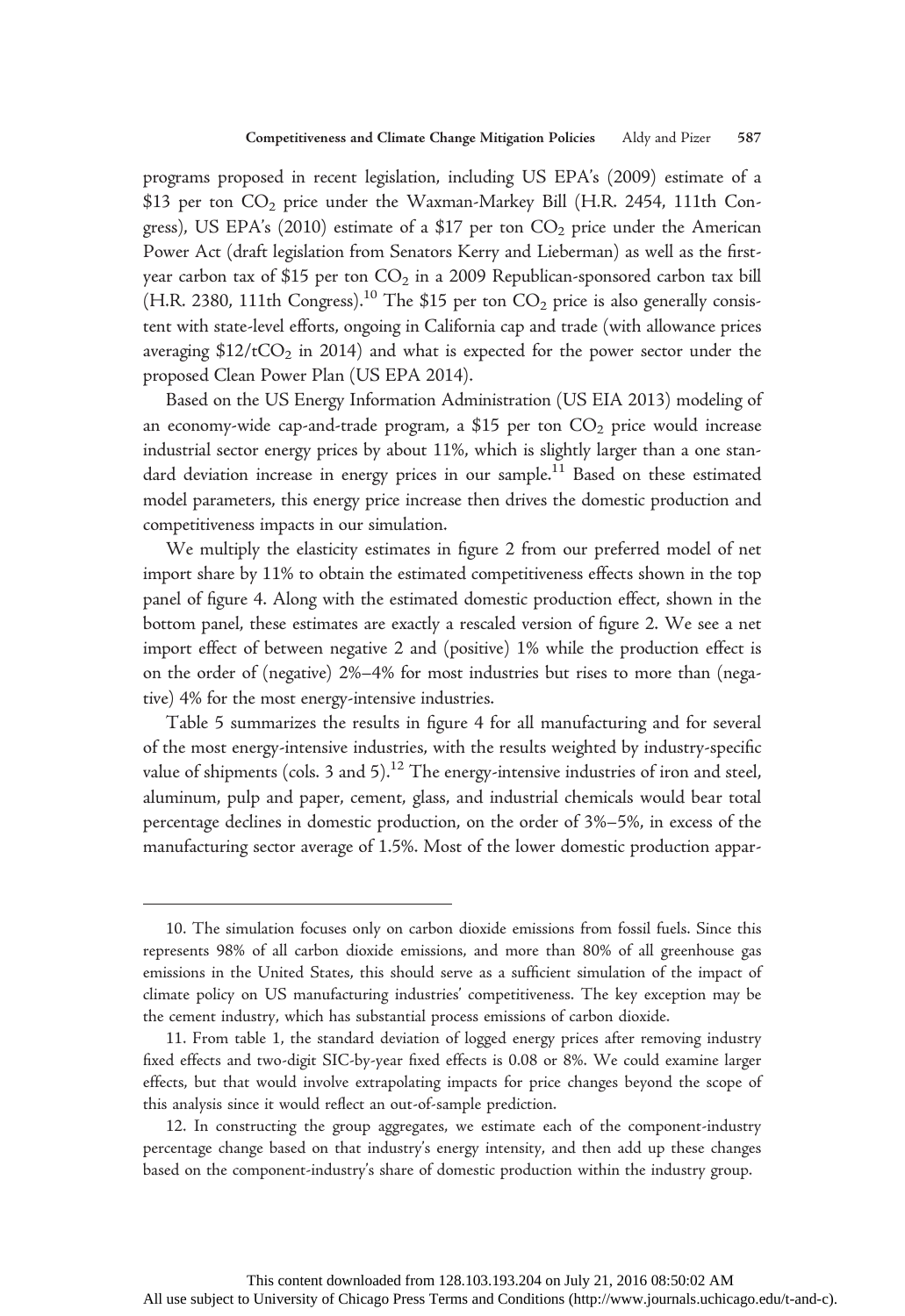

Figure 4. Estimated energy price effects on net imports and production for \$15  $CO<sub>2</sub>$  price as a function of energy intensity. Based on columns 2 and 5 in table 2 and an 11% increase in energy prices. Note that the linear relationship in the log of energy intensity becomes nonlinear in levels. The vertical lines present the 50th and 90th percentiles of the manufacturing sector energy intensity distribution in 2009. The dashed lines present the 95% confidence interval.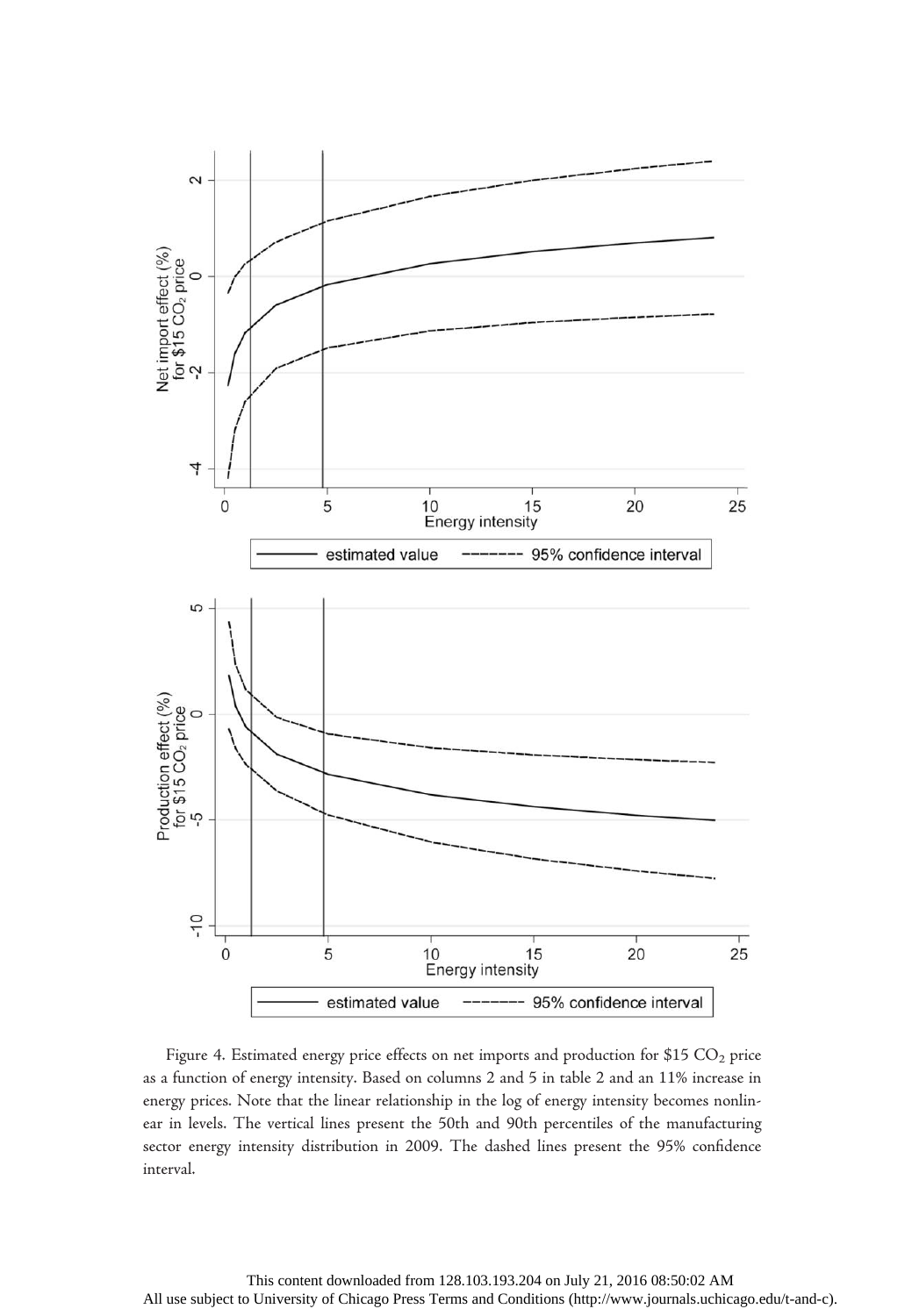| Industry   | Energy<br>Intensity<br>$(\% )$<br>(1) | Production-<br>Energy<br>Elasticity<br>(2) | Production<br>Effect (%)<br>(3) | Net<br>Import<br>Elasticity<br>(4) | Net<br>Import<br>Effect<br>$(\% )$<br>(5) | $\Delta NI$ as<br>a % of $\Delta$<br>Production<br>(6) |
|------------|---------------------------------------|--------------------------------------------|---------------------------------|------------------------------------|-------------------------------------------|--------------------------------------------------------|
| Iron and   |                                       |                                            |                                 |                                    |                                           |                                                        |
| steel      | 5.39                                  | $-.27***$                                  | $-2.99$                         | $-.01$                             | $-.13$                                    | $-.04$                                                 |
|            |                                       | (.09)                                      | (1.03)                          | (.06)                              | (.68)                                     | (.23)                                                  |
| Chemicals  | 10.47                                 | $-.35***$                                  | $-3.95$                         | .02                                | .28                                       | .07                                                    |
|            |                                       | (.11)                                      | (1.20)                          | (.06)                              | (.72)                                     | (.19)                                                  |
| Paper      | 8.96                                  | $-.33***$                                  | $-3.73$                         | .02                                | .18                                       | .05                                                    |
|            |                                       | (.10)                                      | (1.15)                          | (.06)                              | (.71)                                     | (.19)                                                  |
| Aluminum   | 23.51                                 | $-.46***$                                  | $-5.12$                         | .07                                | .77                                       | .15                                                    |
|            |                                       | (.13)                                      | (1.46)                          | (.07)                              | (.82)                                     | (.17)                                                  |
| Cement     | 18.00                                 | $-.42***$                                  | $-4.74$                         | .05                                | .61                                       | .13                                                    |
|            |                                       | (.12)                                      | (1.37)                          | (.07)                              | (.78)                                     | (.18)                                                  |
| Bulk glass | 16.99                                 | $-.41***$                                  | $-4.65$                         | .05                                | .57                                       | .12                                                    |
|            |                                       | (.12)                                      | (1.35)                          | (.07)                              | (.77)                                     | (.18)                                                  |
| Industry   |                                       |                                            |                                 |                                    |                                           |                                                        |
| average    | 1.97                                  | $-.14*$                                    | $-1.53$                         | $-.07$                             | $-.75$                                    | $-.49$                                                 |
|            |                                       | (.08)                                      | (.88)                           | (.06)                              | (.68)                                     | (.53)                                                  |

Table 5. Predicted Impacts of a  $$15/t$ on  $CO<sub>2</sub>$  Price on Various Manufacturing Sectors

Note.—Columns 2 and 4 reflect a linear combination of the estimated logged energy price coefficients from columns 2 and 5 in table 2, based on the energy intensity in column 1 (measured in 2009 for each industry). These follow directly from figure 2. Columns 3 and 5 convert elasticities into changes in production and net imports, expressed as a share of production, based on an estimated carbon dioxide price of \$15/ton. The \$15/ton effect is translated into an 11% increase in average industrial energy prices predicted under a carbon-pricing policy in US EIA (2013), using a fuel-consumption weighted average. Column 6 shows the net import effect (5) as a share of the overall supply effect (3) and is taken directly from figure 3 (see notes for calculation of standard errors). Chemicals includes industrial inorganic chemicals, SIC codes 2812–2819. Paper includes pulp, paper, and paperboard mills, SIC codes 2611, 2621, and 2631. Iron and steel includes SIC codes 3312, 3321–3325. Aluminum includes primary production, SIC code 3334. Cement includes hydraulic cement, SIC code 3241. Bulk glass includes flat glass, SIC code 3211. For multiindustry aggregates, results are weighted by the average value of shipments among constituent four-digit SIC industries.

\*  $p < .10$ . \*\*  $p < .05$ . \*\*\*  $p < .01$ .

ently reflects lower demand, however, not an influx of net imports; the net import effect ranges from −0.1 to 0.8% for these energy-intensive industries. That is, in these industries no more than about one-sixth of the decline in domestic production results from an increase in net imports (col. 6). If we consider a 95% confidence interval for this ratio, it might be as high as 50%.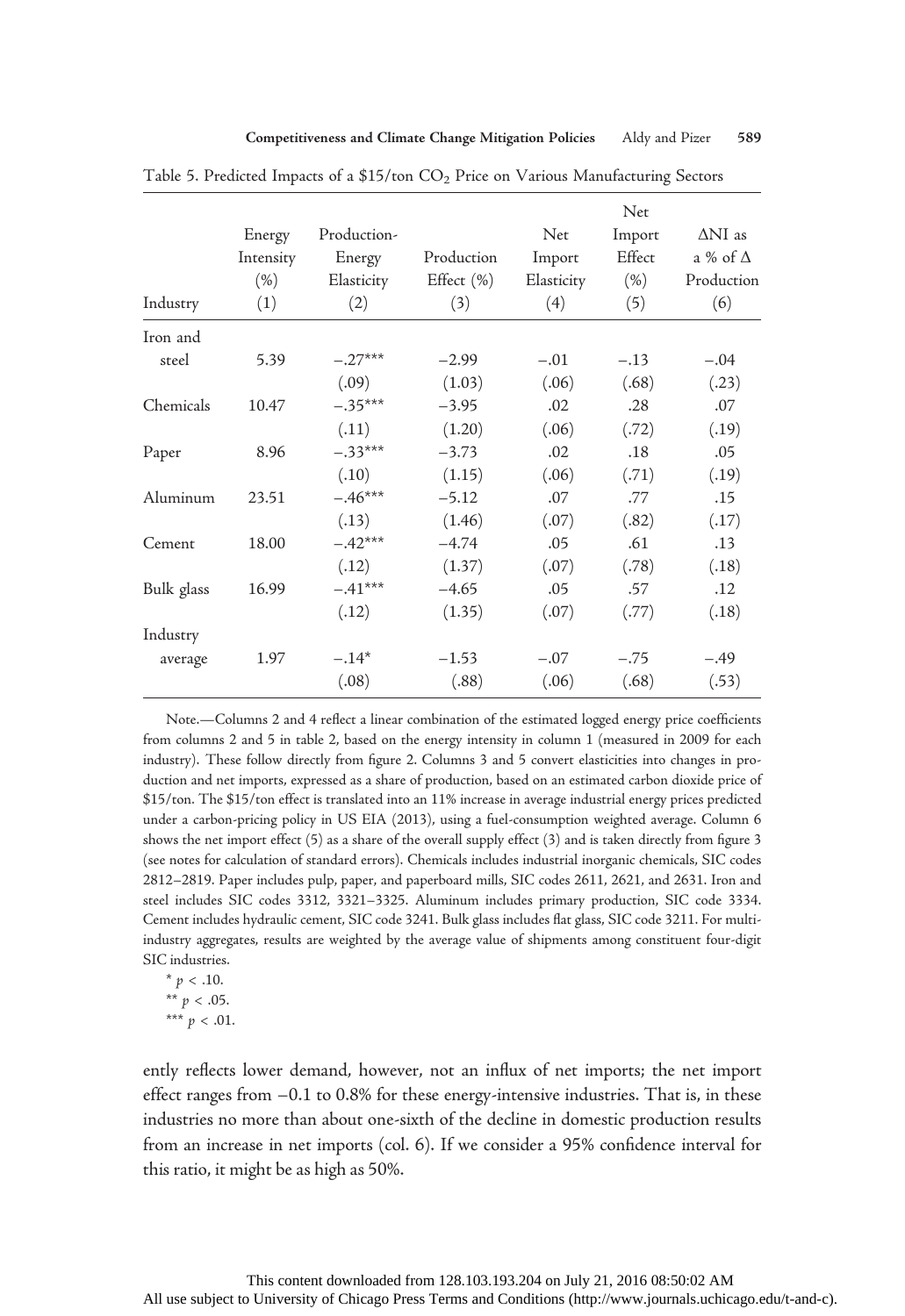#### 590 Journal of the Association of Environmental and Resource Economists December 2015

Given the empirical model's structure that yields common production and net import elasticities with respect to energy prices for all industries with comparable energy intensity, the simulation produces similar outcomes for industries with similar energy intensity. Therefore, we cannot rule out that some individual industries with a particular energy intensity may face a larger or smaller impact than the average that we calculate.

# 4. POLICY IMPLICATIONS AND FURTHER RESEARCH

These results suggest that consumers of energy-intensive goods do not respond to higher energy prices by proportionally consuming more imports. To a large part, they economize on their use of these higher-priced manufactured goods, perhaps by using less of the good in the manufacture of their finished products or by substituting with other, less energy-intensive materials. This suggests that the imported versions of domestically produced goods may be imperfect substitutes. Such imports may represent different products, or it may be that other determinants of trade flows—such as transport costs, tariffs, and so forth—may limit the substitution possibilities. Quantitatively, competitiveness effects are less than 1% of production, even among energyintensive industries, for the carbon dioxide prices that we examined. A 1% change in production due to carbon-pricing induced competitiveness impacts is smaller than the annual fluctuations in production, whose standard deviation during our sample period ranged from 10% to 15% for energy-intensive industries. Compared to the overall effect on production from proposed policies, this competitiveness effect still counts for roughly one-sixth of the production effect among energy-intensive domestic suppliers.

Based on our findings, attempting to "protect" energy-intensive US manufacturing firms from international competitive pressures through various policies may have only a limited impact on these firms. The estimated competitiveness impacts, while fairly modest at \$15 per ton  $CO<sub>2</sub>$ , suggest the need to target policies to those most likely to face adverse impacts, such as some narrowly defined industries that may face competitive pressures from abroad as their energy costs rise with a greenhouse gas mitigation policy. Indeed, given the magnitude of the competitiveness impacts on climate policy in our simulation, the potential economic and diplomatic costs of such policies may outweigh the benefits and justify no action.

Regardless, energy-intensive firms operating under the EU Emission Trading Scheme (ETS), a  $CO<sub>2</sub>$  cap-and-trade program, have lobbied extensively to receive free allowances in the post-2012 ETS. Similar firms in the United States have echoed this request as they lobbied Congress during its deliberations of a US cap-and-trade program in 2009 and 2010 (see Interagency Competitiveness Analysis Team 2009). The estimated competitiveness impacts in this analysis could provide a basis for the amount of the gratis allowance allocation necessary to offset output losses associated with a reduced competitive position under climate policy. For example, if primary aluminum production declines 0.8% through competitiveness impacts (see table 5), then the gov-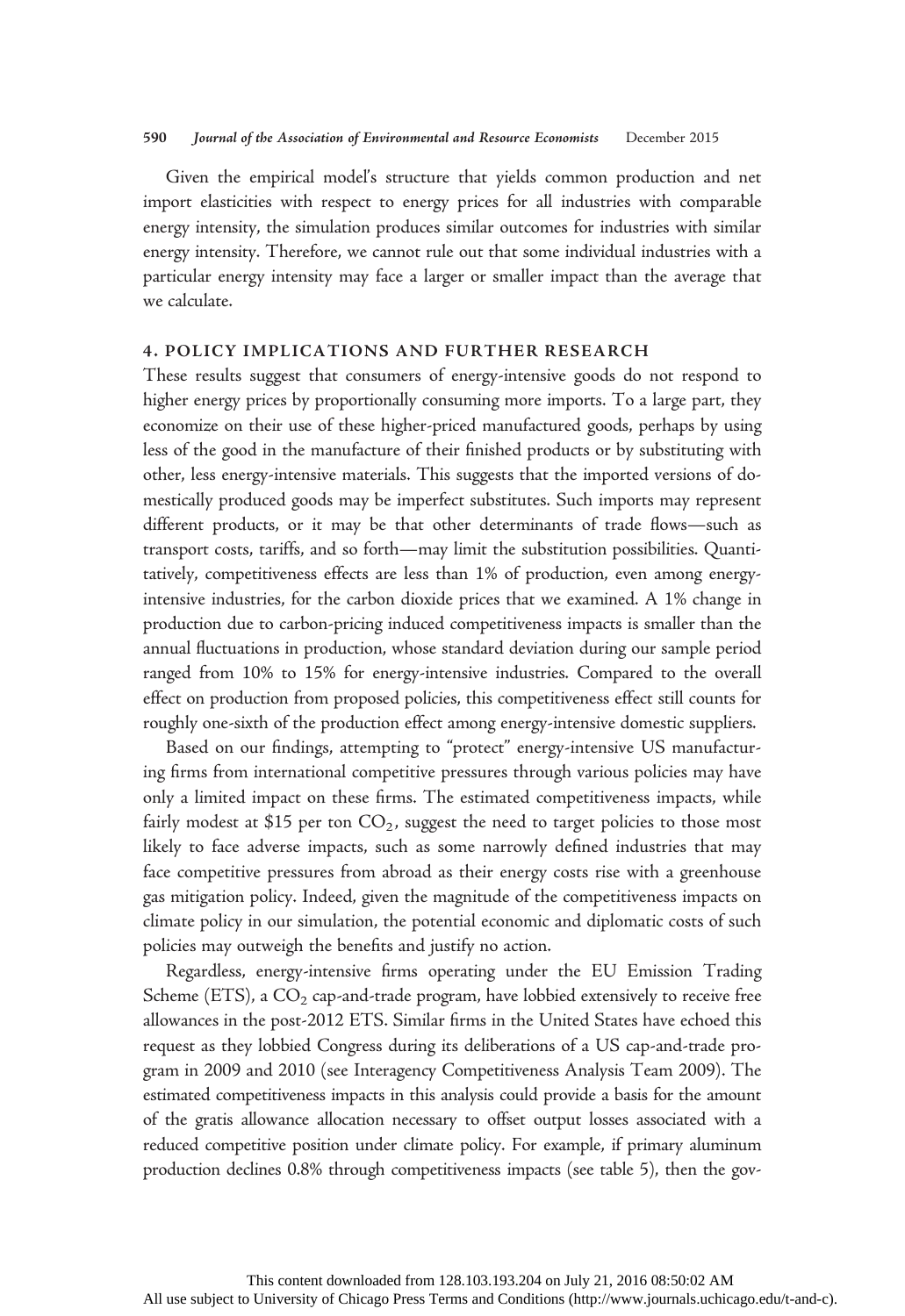ernment could grant free allowances equal in value to 0.8% of their output in order to secure broader political support for the cap-and-trade program.<sup>13</sup>

There are limitations to these estimates. First, given the historical experience represented in the data used to estimate our model, we cannot simulate the impacts of significantly higher  $CO_2$  prices.<sup>14</sup> Second, our estimates represent near-term impacts over one (or perhaps a few years). Arguably with more time to adjust, beyond the horizon of our robustness checks using several years of lagged prices, US industry could fare better (if they can reduce energy usage) or worse (if they have more time to move operations). US firms may respond differently to a change in long-run policy (and hence energy prices) than to the temporary variance in energy prices that serves as the basis for our identification. Third, even with our disaggregated data and flexible model, we still cannot flexibly capture all of the features relevant for every industry in every international trading situation. The effects for some firms and sectors could be different than what we have estimated. Fourth, in using historical data, we are necessarily assuming that the past is a useful guide to future behavior. To the extent that there have been or will be substantial institutional or market changes, this assumption is flawed.

Additional research can further inform our understanding of the competitiveness effects of climate policy. First, in 2005 the EU implemented a  $CO<sub>2</sub>$  cap-and-trade program covering the most energy-intensive manufacturing firms and the utility sector. A similar analysis could be undertaken of the manufacturing sector in Europe, and the simulated results could be compared with realized outcomes under the EU ETS. Second, as emission-intensive firms shed some capital and labor under climate policy, emission-lean firms may benefit by absorbing some of these factors. While some proponents of climate policy have made anecdotal claims about economic winners under  $CO<sub>2</sub>$  regulation, a rigorous econometric analysis of industries in and beyond manufacturing could explore whether the general equilibrium capital and labor effects dominate the modest burdens emission-intensive firms bear under climate policy. It may be especially interesting to also consider how a sectoral (as opposed to

<sup>13.</sup> This is analogous to Bovenberg and Goulder's (2001) work showing the magnitude of free allowances necessary to fully compensate firms for the costs of climate policy. Our estimates would represent a fraction of Bovenberg and Goulder's since these would only offset losses associated with increased net imports and not the direct costs of modifying capital to mitigate emissions. And, while such an allocation might address distributional impact, it will not avoid the underlying problem of some emissions reductions in the United States being thwarted by shifts in production overseas.

<sup>14.</sup> It is important to note that our analysis identifies the effect of energy prices on impact and competitiveness measures after controlling for economy-wide factors. It is the residual variation after accounting for economy-wide energy price shocks that drives our results.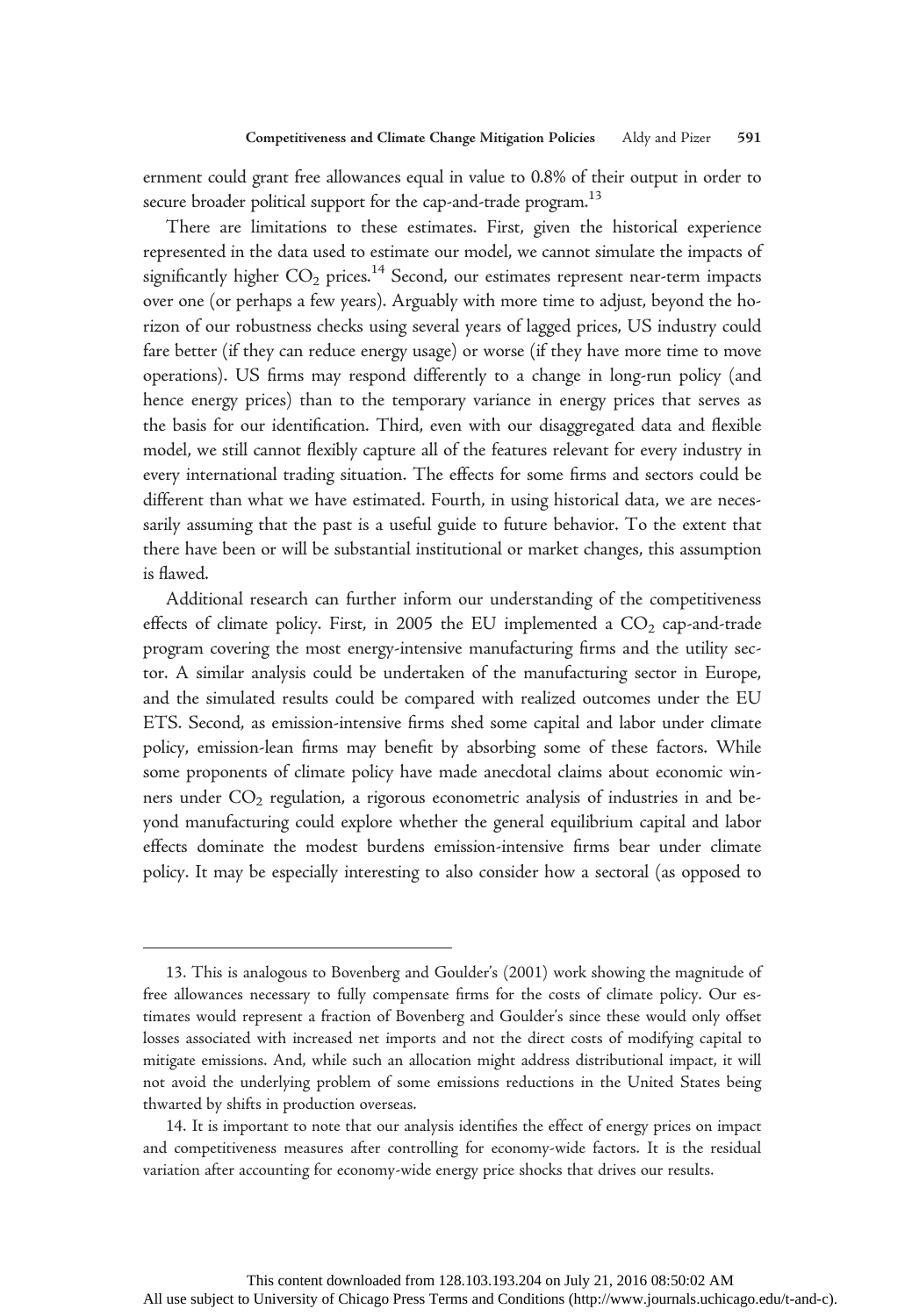economy-wide) emission mitigation policy affects the allocation of capital and labor in the US economy among regulated and nonregulated sectors. This could complement one of the main findings of this work that the majority of the decline in domestic manufacturing production results from apparent declines in domestic consumption.

### DATA APPENDIX

Value of shipments: We use the SIC-87 classification version of the NBER-CES Manufacturing Industry Database. This provides value of shipments data for 459 industries over the 1958–2009 period measured in millions of dollars. www.nber.org /data/nberces5809.html.

Net imports: We use Peter Schott's public database on SIC-87-level trade data. This provides gross imports and gross exports data for 405 industries over the 1972–2005 period and 448 industries over the 1972–89 period measured in millions of dollars. We constructed net imports from the gross imports and gross exports variables and then scaled this value by the lagged value of shipments measure. faculty .som.yale.edu/peterschott/sub\_international.htm and faculty.som.yale.edu/peterschott /files/research/data/sic\_naics\_trade\_20100504.pdf.

Energy price: The text describes the construction of the energy price measure. The source data include the four-digit SIC-87 electricity price described below; the US EIA State Energy Data System, which provides state-by-year industrial energy prices by fuel for 1970–2009; the US Energy Information Administration Manufacturing Energy Consumption Survey, which provides annual fuel consumption by two-digit SIC-87 manufacturing industry and fuel for 1974–90 and 1991, 1994, 1998, 2002, 2006, and 2010; the Bureau of Economic Analysis (BEA), which provides gross state product with a data classification scheme very similar to the two-digit SIC-87 over our sample period. For post-1997 data, we merged two BEA categories (motor vehicles and other transport equipment) into one two-digit SIC industry, 37. Over this same time period, we employ nondurables output as a proxy for SIC-87 industry 21 (tobacco products) and industry 31 (leather and leather products), which are not reported separately in the BEA data sets. We convert our four-digit electricity prices to a dollars per million BTU basis  $(14/kWh = $293.297/MMBTU)$ , to permit comparability with the fuel price data from the EIA State Energy Data System. www.eia.gov/state/seds/, www.eia.gov/consumption/manufacturing/index.cfm, and www.bea.gov/regional/downloadzip.cfm.

Electricity price: We use the Annual Survey of Manufactures to extract SIC-87 classified electricity expenditures and quantity of electricity consumed by industry for 1974–2001. Wayne Gray provided the same data from the Annual Survey of Manufactures for 1978 and 1997–2009 (personal communications, August 22, 2007, and June 23, 2012). We construct the average electricity price as the ratio of expenditure to quantity.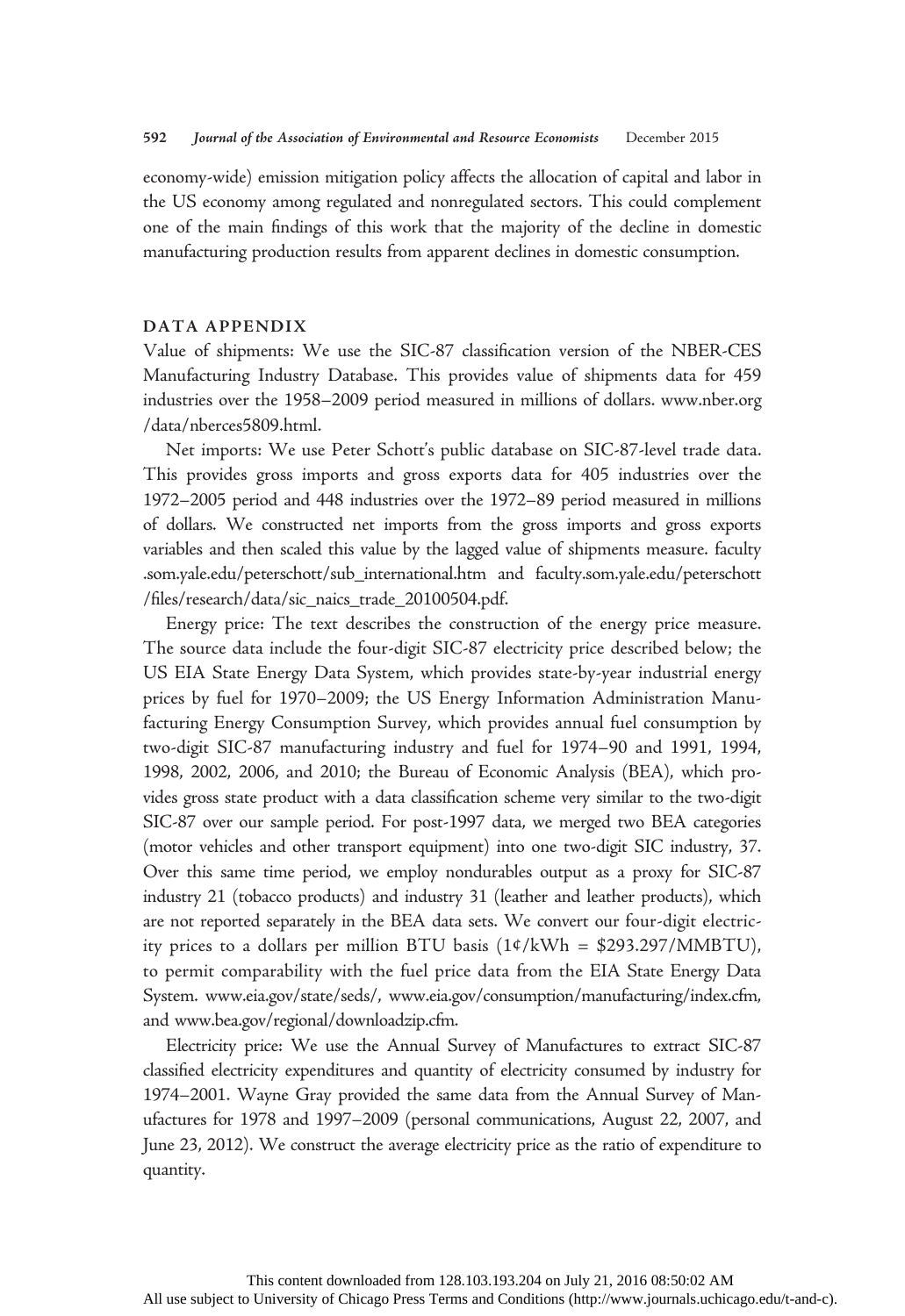Energy intensity: We use the SIC-87 classification version of the NBER-CES Manufacturing Industry Database. This provides the cost of electricity and fuels in millions of dollars. We construct energy intensity as the ratio of this cost to the value of shipments and employ the lagged value of this in the empirical models. www.nber.org/data/nberces5809.html.

Oil price: We use the real (\$2005) composite price of crude refiner acquisition costs, from EIA's Annual Energy Review 2011, table 5.21. http://www.eia.gov /totalenergy/data/annual/xls/stb0521.xls.

Tariffs: We use Peter Schott's public database on SIC-87-level trade data. This provides gross imports and duties charged data measured in millions of dollars. We constructed tariffs as  $100 \times$  (duties/gross imports). See Ederington et al. (2005) for further details on the construction of this variable. faculty.som.yale.edu/peterschott /sub\_international.htm and faculty.som.yale.edu/peterschott/files/research/data/sic \_naics\_trade\_20100504.pdf.

Physical capital share: We use the SIC-87 classification version of the NBER-CES Manufacturing Industry Database. We employ the total payroll variable, measured in millions of dollars, and the total value added variable, also measured in millions of dollars, to construct the physical capital share as: 1 − payroll/value-added. See Ederington et al. (2005) for further details on the construction of this variable. www.nber.org/data/nberces5809.html.

Human capital share: We use the SIC-87 classification version of the NBER-CES Manufacturing Industry Database and the Current Population Survey Multiple Outgoing Rotation Group data provided by the NBER. We employ the total payroll, total value added, and total employment (measured in 1,000s) variables from the NBER-CES database. We estimate from the CPS MORG the industryspecific compensation (based on reported weekly earnings) to unskilled labor (education less than a high school diploma), which are converted into SIC87 based on NBER concordance files from CPS Census-based industry classifications to SIC87. We construct human capital share as: payroll  $-$  (unskilled-compensation  $\times$  employment)/value-added. See Ederington et al. (2005) for further details on the construction of this variable. www.nber.org/data/nberces5809.html and www.nber.org/cps/.

GDP implicit price deflator: We convert the nominal values of value of shipments, net imports, energy prices, electricity prices, and oil prices into 2009 dollars using the GDP implicit price deflator published in the 2014 economic report of the president (CEA 2014).

### REFERENCES

Aldy, Joseph E., and William A. Pizer. 2015. The impacts of power sector carbon regulations on U.S. manufacturing employment. Harvard Kennedy School Working paper.

Aldy, Joseph E., and W. Kip Viscusi. 2014. Environmental risk and uncertainty. In Handbook of the economics of risk and uncertainty, vol. 1, ed. Mark J. Machina and W. Kip Viscusi. Amsterdam: Elsevier.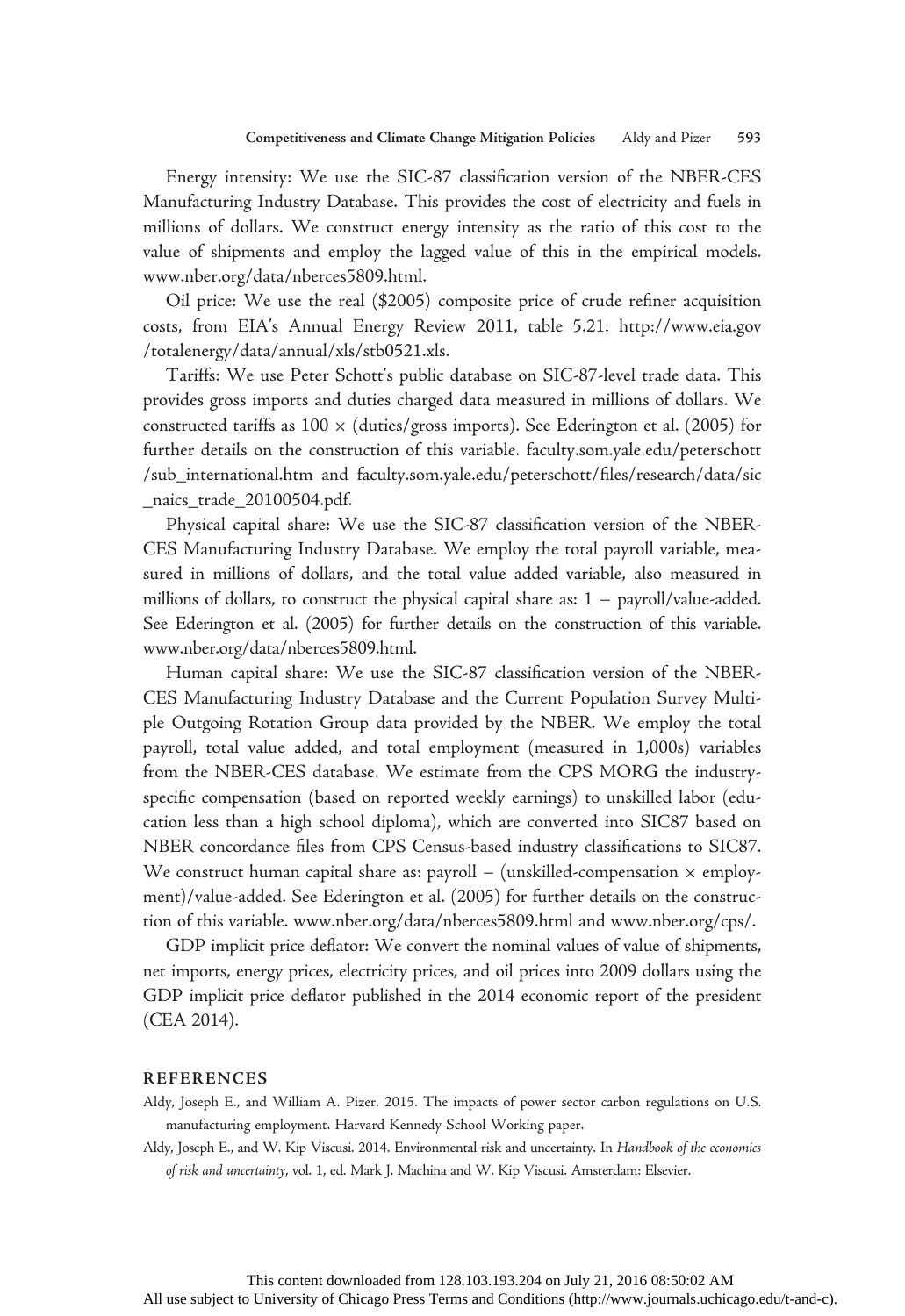#### 594 Journal of the Association of Environmental and Resource Economists December 2015

- Antweiler, Werner, Brian R. Copeland, and M. Scott Taylor. 2001. Is free trade good for the environ-ment? [American Economic Review](http://www.journals.uchicago.edu/action/showLinks?crossref=10.1257%2Faer.91.4.877) 91 (4): 877-908.
- Bartlesman, Eric J., Randy A. Becker, and Wayne B. Gray. 2000. NBER-CES manufacturing industry database. http://www.nber.org/nberces/nbprod96.htm.
- Bovenberg, A. Lans, and Lawrence H. Goulder. 2001. Neutralizing the adverse industry impacts of CO2 abatement policies: What does it cost? In Behavioral and distributional effects of environmental policy, ed. Carlo Carraro and Gilbert E. Metcalf. Chicago: University of Chicago Press.
- CEA (Council of Economic Advisers). 2014. Economic report of the president, 2014. Washington, DC: Government Printing Office.
- Ederington, J., A. Levinson, and J. Minier. 2005. Footloose and pollution-free. [Review of Economics and](http://www.journals.uchicago.edu/action/showLinks?crossref=10.1162%2F0034653053327658) [Statistics](http://www.journals.uchicago.edu/action/showLinks?crossref=10.1162%2F0034653053327658) 87 (1): 92-99.
- Greenstone, Michael. 2002. The impacts of environmental regulations on industrial activity: Evidence from the 1970 and 1977 Clean Air Act Amendments and the Census of Manufactures. [Journal of](http://www.journals.uchicago.edu/action/showLinks?system=10.1086%2F342808) [Political Economy](http://www.journals.uchicago.edu/action/showLinks?system=10.1086%2F342808) 110 (6): 1175–1219.
- Grossman, Gene M., and Alan B. Krueger. 1991. Environmental impacts of a North American Free Trade Agreement. NBER Working Paper 3914, National Bureau of Economic Research, Cambridge, MA.
- Henderson, J. Vernon. 1996. Effects of air quality regulation. American Economic Review 86:789–813.
- Interagency Competitiveness Analysis Team. 2009. The effects of H.R. 2454 on international competitiveness and emission leakage in energy-intensive, trade-exposed industries: An interagency report responding to a request from Senators Bayh, Spector, Stabenow, McCaskill, and Brown. Washington, DC: US Government. www .epa.gov/climatechange/economics/pdfs/InteragencyReport\_Competitiveness-EmissionLeakage.pdf.
- IPCC (Intergovernmental Panel on Climate Change). 2001. Climate Change 2001: Contribution of Working Group III to the Third Assessment Report of the Intergovernmental Panel on Climate Change. Geneva: IPCC.
- Jaffe, Adam B., Steven R. Peterson, Paul R. Portney, and Robert N. Stavins. 1995. Environmental regulation and the competitiveness of U.S. manufacturing: What does the evidence tell us? Journal of Economic Literature 33 (1): 132–63.
- Jeppesen, Tim, John A. List, and Henk Folmer. 2002. Environmental regulations and new plant loca-tion decisions: Evidence from a meta-analysis. [Journal of Regional Science](http://www.journals.uchicago.edu/action/showLinks?crossref=10.1111%2F1467-9787.00248) 42 (1): 19-49.
- Kahn, Matthew E., and Erin T. Mansur. 2013. Do local energy prices and regulation affect the geographic concentration of employment? *[Journal of Public](http://www.journals.uchicago.edu/action/showLinks?crossref=10.1016%2Fj.jpubeco.2013.03.002) Economics* 101:105-14.
- Levinson, Arik, and M. Scott Taylor. 2008. Unmasking the pollution haven effect. *[International Economic](http://www.journals.uchicago.edu/action/showLinks?crossref=10.1111%2Fj.1468-2354.2008.00478.x)* [Review](http://www.journals.uchicago.edu/action/showLinks?crossref=10.1111%2Fj.1468-2354.2008.00478.x) 49 (1): 223–54.
- Morgenstern, R., W. Pizer, and J.-S. Shih. 2002. Jobs versus the environment: Is there a trade-off? [Journal](http://www.journals.uchicago.edu/action/showLinks?crossref=10.1006%2Fjeem.2001.1191) [of Environmental Economics and Management](http://www.journals.uchicago.edu/action/showLinks?crossref=10.1006%2Fjeem.2001.1191) 43 (3): 412-36.
- Schott, Peter. 2008. The relative sophistication of Chinese exports. Economic Policy 53:5–49.
	- ———. 2010. U.S. Manufacturing Exports and Imports by SIC or NAICS Category and Partner Country, 1972 to 2005. http://faculty.som.yale.edu/peterschott/files/research/data/sic\_naics\_trade\_20100504.pdf.
- US EIA (US Energy Information Administration). 2013. Annual energy outlook, 2013. DOE/EIA-0383 (2013). Washington, DC: Department of Energy.
- US EPA (US Environmental Protection Agency). 2009. EPA analysis of the American Clean Energy and Security Act of 2009, H.R. 2454, 111th Congress. Washington, DC: EPA. www.epa.gov/climatechange /economics/pdfs/HR2454\_Analysis.pdf